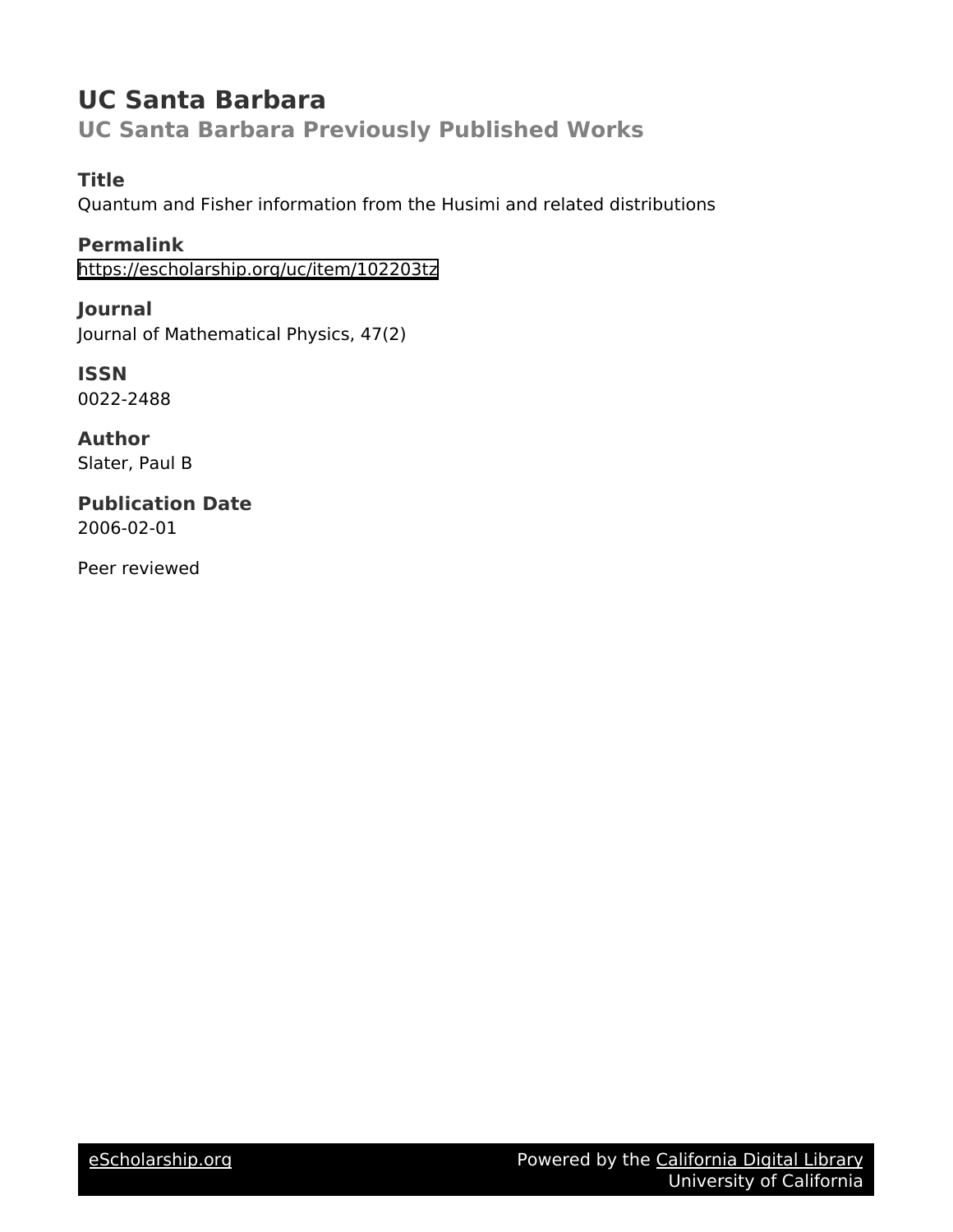# **[Quantum and Fisher information from the Husimi](http://dx.doi.org/10.1063/1.2168125) [and related distributions](http://dx.doi.org/10.1063/1.2168125)**

# Paul B. Slater<sup>a)</sup>

*ISBER, University of California, Santa Barbara, California 93106*

(Received 9 November 2005; accepted 3 January 2006; published online 24 February 2006)

The two principal/immediate influences—which we seek to interrelate here—upon the undertaking of this study are papers of Życzkowski and Słomczyński J. Phys. A 34, 6689 (2001)] and of Petz and Sudár [J. Math. Phys. 37, 2262 (1996)]. In the former work, a metric (the Monge one, specifically) over generalized Husimi distributions was employed to define a distance between two arbitrary density matrices. In the Petz-Sudár work (completing a program of Chentsov), the quantum analog of the (classically unique) Fisher information (monotone) metric of a probability simplex was extended to define an uncountable infinitude of Riemannian (also monotone) metrics on the set of positive definite density matrices. We pose here the questions of what is the specific/*unique* Fisher information metric for the (classically defined) Husimi distributions and how does it relate to the *infinitude* of (quantum) metrics over the density matrices of Petz and Sudár? We find a highly proximate (small relative entropy) relationship between the probability distribution (the quantum Jeffreys' prior) that yields quantum universal data compression, and that which (following Clarke and Barron) gives its classical counterpart. We also investigate the Fisher information metrics corresponding to the *escort* Husimi, positive-*P* and certain Gaussian probability distributions, as well as, in some sense, the discrete Wigner *pseudoprobability*. The *comparative noninformativity* of prior probability distributions—recently studied by Srednicki Phys. Rev. A **71**, 052107 (2005)]—formed by normalizing the volume elements of the various information metrics, is also discussed in our context. © *2006 American Institute of Physics.* [DOI: [10.1063/1.2168125](http://dx.doi.org/10.1063/1.2168125)]

### **I. INTRODUCTION**

The two-level quantum systems (TLQS) are describable (nonclassically) in terms of  $2 \times 2$ density matrices  $(\rho)$ —Hermitian non-negative definite matrices of trace unity. These matrices can be parametrized by points in the unit ball [Bloch ball/sphere (Ref. 1, p. 10244)] in Euclidean 3-space. On the other hand, the TLQS can be described in a *classical* manner using a generalization of the Husimi distribution<sup>2</sup> (Ref. 3, Sec. 4.1) (cf. Refs. 4–9). "The Husimi function is a function on phase space, and takes only non-negative values while the Wigner function can be negative and is usually violently oscillating. Hence the Husimi function can be regarded as a probability distribution in phase space, and its order of delocalization can be a measure of chaoticity of quantum states."<sup>10</sup> (Note that the original Husimi distribution was defined only for density operators in *separable* Hilbert space—one which admits a countable orthonormal basis—while the distribution studied here is defined over a finite-dimensional Hilbert space.)

There is an (uncountable) *infinitude* (Ref. 11, Sec. 16.7) of (quantum monotone) Riemannian metrics that can be attached to the Bloch ball of TLQS. Contrastingly, in the classical context of the Husimi distribution, there is not an infinitude, but rather a *single* distinguished up to a constant multiple) monotone Riemannian metric—the *Fisher information* metric.<sup>12–14</sup> ["In the

0022-2488/2006/47(2)/022104/17/\$23.00

47, 022104-1 © 2006 American Institute of Physics

a)Electronic mail: slater@kitp.ucsb.edu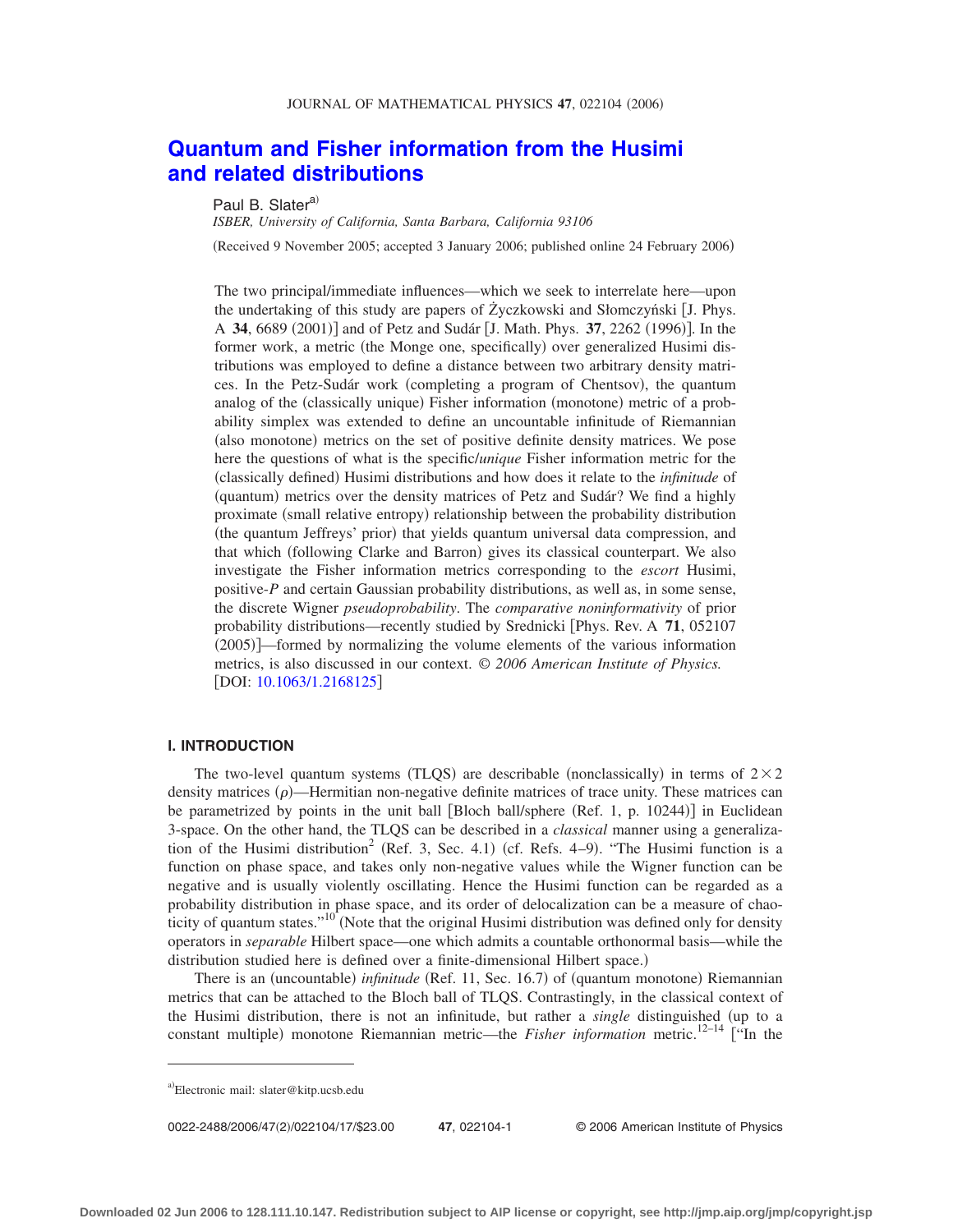classical case, decision theory provides a unique monotone metric, namely, the Fisher information. In the quantum case, there are infinitely many monotone metrics on the state space" (Ref. 15, p. 2672).] So, it appears to be an question of obvious interest—which we seek to address here—of how one reconciles/deals with this phenomenon of classical uniqueness and quantum nonuniqueness, as applied to essentially the *same* objects (that is, the TLQS).

# **II. MONOTONE METRICS**

The monotone metrics are all *stochastically monotone*.<sup>15</sup> That is, geodesic distances (as well as relative entropies) between density matrices *decrease* under coarse-grainings [completely positive trace-preserving maps, satisfying the Schwarz inequality:  $T(a^*a) \ge T(a)^*T(a)$ . These metrics can be used for purposes of statistical distinguishability.<sup>15</sup> The monotone metrics for the TLQS have been found to be rotationally invariant over the Bloch ball, depending only on the radial coordinate  $r$ , that is the distance of the state in question from the origin  $(0,0,0)$ —corresponding to the fully mixed state. They are splittable into radial and tangential components of the form [Ref. 15, Eq. (3.17),

$$
ds_{\text{monotone}}^2 = \frac{1}{1 - r^2} dr^2 + \left( (1 + r) f \left( \frac{1 - r}{1 + r} \right) \right)^{-1} dr^2.
$$
 (1)

Here, using spherical coordinates  $(r, \theta_1, \theta_2)$ , one has  $dn^2 = r^2 d\theta_1 + r^2 \sin^2 \theta_1 d\theta_2^2$ . Further,  $f: \mathbb{R}^+$  $\rightarrow$  R<sup>+</sup> is an operator monotone function such that  $f(t) = tf(t^{-1})$  for every  $t > 0$ . [A function is operator monotone if the relation  $0 \le K \le H$ , meaning that *H*−*K* is nonnegative definite, implies  $0 \le f(K) \le f(H)$  for any such matrices *K* and *H* of any order.] The radial component is *independent* of the function  $f$ , and in the case of the Bures (minimal monotone) metric [corresponding to the particular choice  $f_{\text{Bures}}(t) = (1+t)/2$ , the tangential component is independent of  $r$ .<sup>16</sup>

In the classical context of the Husimi distribution, there is not an infinitude, but rather a *single* distinguished (to a constant multiple) monotone metric—the *Fisher information* metric.<sup>12–14</sup> (The counterpart here to stochastic mappings—which are the appropriate morphisms in the category of quantum state spaces—are stochastic *matrices*.<sup>15</sup>) The *ij* entry of the Fisher information matrix (tensor) is the expected value with respect to the probability distribution in question of the product of the *first* derivative of the logarithm of the probability with respect to its *i*th parameter times the analogous first derivative with respect to its *j*th parameter. Under certain regularity conditions, the Fisher information matrix is equal to the "second derivative matrix for the informational divergence (relative entropy)" (Ref. 17, pp. 455–456, Ref. 18, p. 43).] The volume element of the Fisher information metric can be considered—in the framework of Bayesian theory—as a prior distribution (Jeffreys' prior<sup>17,19,20</sup>) over, for our purposes here, the Bloch ball of TLQS.

*Fisher information metric for the Husimi distribution:* We have found (having to make use of numerical, as well as symbolic MATHEMATICA procedures in our quest) that for the Husimi distribution over the TLQS, the Fisher information metric takes the specific form  $[cf. (2)]$ ,

$$
ds_{Fisher_{Hus}}^2 = \frac{-2r - \ln\left(\frac{1-r}{1+r}\right)}{2r^3} dr^2 + \left((1+r)f_{Hus}\left(\frac{1-r}{1+r}\right)\right)^{-1} dn^2.
$$
 (2)

Here,

$$
f_{\text{Hus}}(t) = \frac{(t-1)^3}{t^2 - 2t \ln t - 1}.
$$
 (3)

Now, a plot (Fig. 1) shows  $f_{Hus}(t)$  to be, in fact, a *monotone* function. [ $f_{Hus}(t)$  is "almost" equal to  $(t-1)^3/(t^2-2t-1)=t-1$ . It has a singularity at  $t=1$ , corresponding to the fully mixed state (*r*  $= 0$ ), where  $f_{Hus}(1 + \Delta t) \approx 3 + 3\Delta t/2$ , though we have not attempted to confirm its *operator* monotonicity. Also,  $f_{Hus}(t)$  fulfills the self-adjointness condition  $f(t) = tf(t^{-1})$  of Petz and Sudár (Ref. 15, p. 2667), at least at  $t \neq 1$ . For the pure states, that is  $t=0$ ,  $r=1$ , we have  $\lim_{t\to 0} f_{\text{Hus}}(t)=1$ .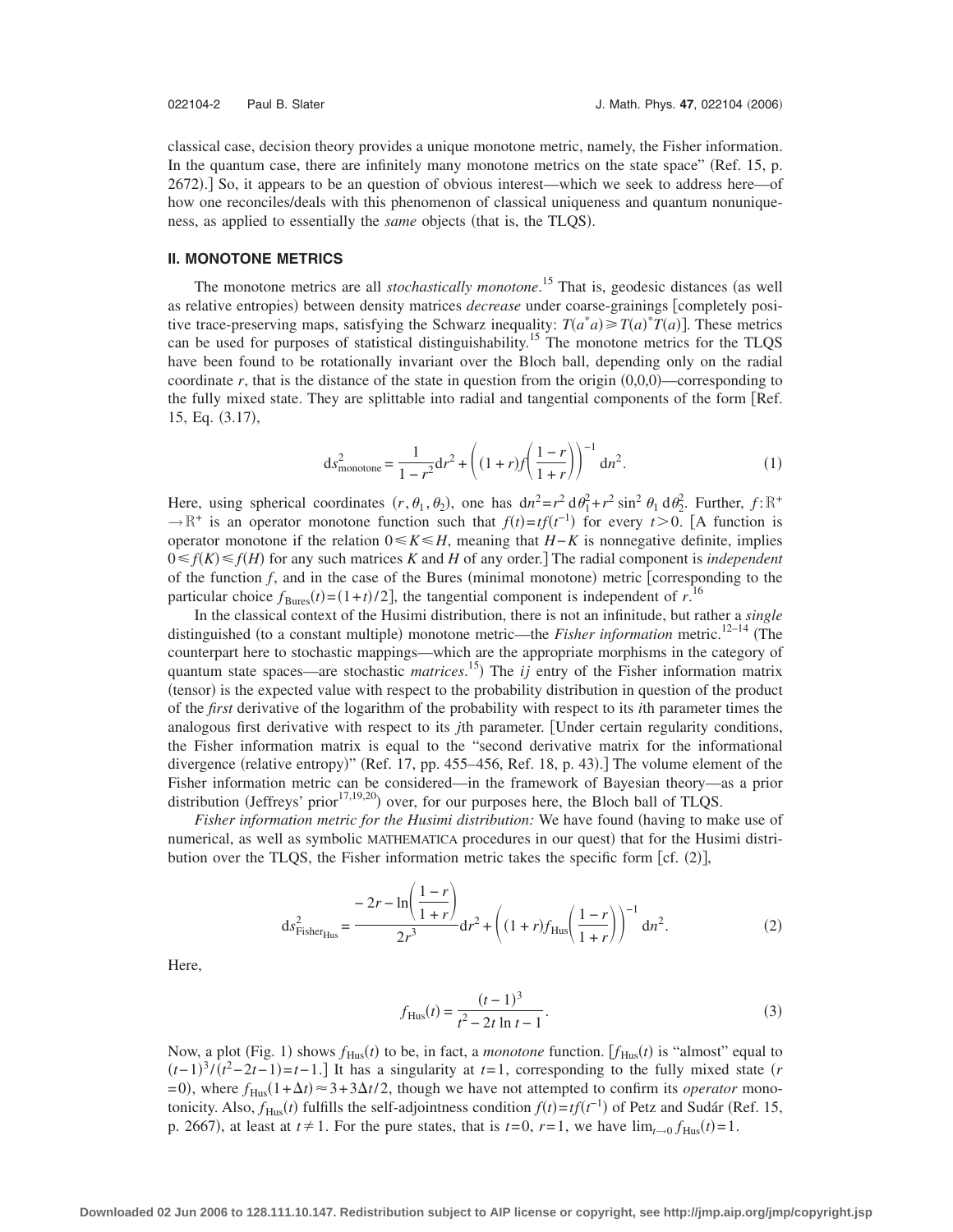

FIG. 1. The monotone function  $f_{Hus}(t)$  that yields the *tangential* component of the Fisher information metric over the trivariate Husimi probability distributions for the two-level quantum systems.

We further have the relation,

$$
c_{\text{Hus}}(p,q) = \frac{1}{qf_{\text{Hus}}\left(\frac{p}{q}\right)} = \frac{q^2 - p^2 - 2pq \ln \frac{q}{p}}{(q-p)^3},\tag{4}
$$

where  $c_{\text{Hus}}(p,q)$  is a specific "Morozova-Chentsov" function. There exist one-to-one correspondences between Morozova-Chentsov functions, monotone metrics and operator means (Ref. 21, Corollary 6). "Operator means are binary operations on positive operators which fulfill the main requirements of monotonicity and the transformer inequality."<sup>21</sup>

We can write  $(1)$  more explicitly as

$$
ds_{Fisher_{Hus}}^2 = \frac{-2r - \ln\left(\frac{1-r}{1+r}\right)}{2r^3}dr^2 + \frac{2r + (1-r^2)\ln\left(\frac{1-r}{1+r}\right)}{4r^3}dr^2.
$$
 (5)

Certainly,  $ds_{Fisher_{Hus}}^2$  does not have—in terms of the radial component—the specific form (1) required of a monotone metric (cf. Ref. 22). In Fig. 2 we show both the *radial* components of (any)  $ds_{\text{monotone}}^2$  and of  $ds_{\text{Fisher}_{\text{Hus}}}^2$ . Petz (Ref. 23, p. 934) attributes the unvarying nature  $[1/(1$  $-r^2$ ) of the radial component of the (quantum) monotone metrics to the (classical) Chentsov uniqueness (of Fisher information) theorem.<sup>12,13</sup> "Loosely speaking, the unicity [sic] result in the [probability] simplex case survives along the diagonal and the off-diagonal provides new possibilities for the definition of a stochastically invariant metric" (Ref. 15, p. 2664).

If we (counterfactually) equate the volume element of  $ds^2_{\text{Fisher}_{\text{Hus}}}$  to that of a generic monotone



FIG. 2. The radial components of *any* monotone metric and that of the Fisher information metric derived from the family of trivariate Husimi distributions over the TLQS. The one for the (nondenumerably infinite) class  $ds_{\text{monotone}}^2$  dominates that for  $ds^2_{\text{Fisher}_{\text{Hus}}}.$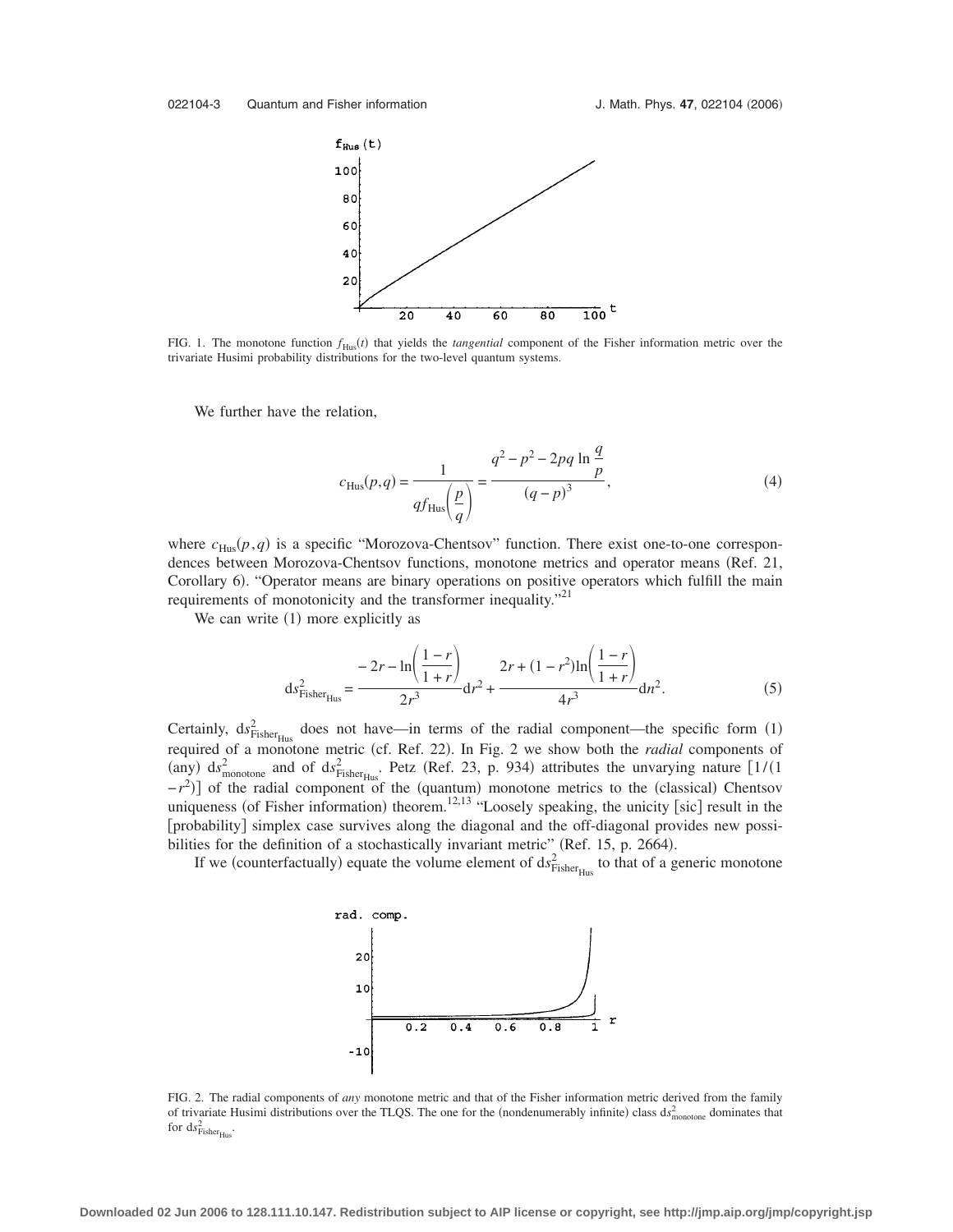

FIG. 3. Monotonically *decreasing* function  $f_{\text{counter factual}}$  obtained by equating the volume element of  $ds_{\text{Fisher}_{\text{Hus}}}^2$  to that of a generic monotone metric (1).

metric (1), and solve for  $f(t)$ , we obtain a monotonically *decreasing* function (Fig. 3) (cf. Ref. 22),

$$
f_{\text{counter factual}}(t) = \frac{\sqrt{2}(-1+t)^{9/2}}{t(1+t)\sqrt{(-1+t^2-2t\ln(t))^2(2-2t+(1+t)\ln(t))}}.
$$
(6)

Converting to (Cartesian coordinates  $(x, y, z)$ , the *trace* of ds<sup>2</sup><sub>Fisher<sub>Hus</sub></sub> can be simply expressed as  $-\ln[(1-R)/(1+R)]/(2R)$ , where  $R = \sqrt{x^2 + y^2 + z^2}$  (cf. Refs. 14 and 24). Also, at the fully mixed state  $(x=y=z=0)$ , the metric is simply *flat*, that is

$$
ds_{\text{Fisher}_{\text{Hus}}}^2 = \frac{1}{3}(dx^2 + dy^2 + dz^2). \tag{7}
$$

(The Riemann and Ricci tensors evaluated at the fully mixed state have no nonzero entries.)

Numerical evidence indicates that the Fisher information matrix for the Husimi distribution over the TLQS is bounded by the corresponding information matrices for the (quantum) monotone metrics, in the sense that the monotone metric tensors minus the Fisher-Husimi information tensor are positive definite.

We can normalize the volume element of  $ds_{Fisher_{Hus}}^2$  to a probability distribution  $p_{Hus}$  by dividing by the Fisher information metric volume  $\approx 1.393 509 893 676 60$ . If we generate a "hybridized-Husimi" (quantum<sup>15</sup>) monotone metric,  $ds_{HVB_{Hus}}^2$ , *via* the formula (1), using  $f_{Hus}(t)$ , then the volume of the Bloch ball of TLQS in terms of this newly generated monotone metric is  $\frac{1}{2}\pi^2(4-\pi) \approx 4.236\,07 > 1.393\,51$ . Using this as a normalization factor, we obtain a probability distribution  $(p_{HYB_{Hus}})$  of interest over the TLQS.

#### **III. COMPARATIVE NONINFORMATIVITIES**

Let us compare  $p_{\text{Hus}}$ —in the manner employed in Refs. 25 and 26 (cf. Refs. 27 and 28, Sec. VI)—with the prior probability distribution ( $p_{\text{Bures}}$ ). The latter is obtained by normalizing the volume element of the well-studied *minimal* monotone (Bures) metric [Ref. 29, Eq. (7)] [Ref. 30, Eq.  $(16)$ ], that is,

$$
p_{\text{Bures}} = \frac{r^2 \sin \theta_1}{\pi^2 \sqrt{1 - r^2}},\tag{8}
$$

generated from (1) using the operator monotone function  $f_{\text{Bures}}(t) = (1 + t)/2$ . (We avoid the specific designations  $f_{\text{min}}(t)$  and  $f_{\text{max}}(t)$  because these are usually, confusingly, considered to generate the maximal and minimal monotone metrics, respectively [Ref. 15, Eq. (3.21)]. Our integrations of probability distributions are conducted over  $r \in [0,1]$ ,  $\theta_1 \in [0,\pi]$  and  $\theta_2 \in [0,2\pi]$ .)

The *relative entropy* (Kullback-Leibler distance) of  $p_{\text{Bures}}$  with respect to  $p_{\text{Hus}}$  [which we denote  $S_{KL}(p_{Bures}, p_{Hus})$  —that is, the *expected* value with respect to  $p_{Bures}$  of  $ln p_{Bures}/p_{Hus}$ —is 0.130 845 "nats" of information. We use the *natural* logarithm, and not 2 as a base, with one nat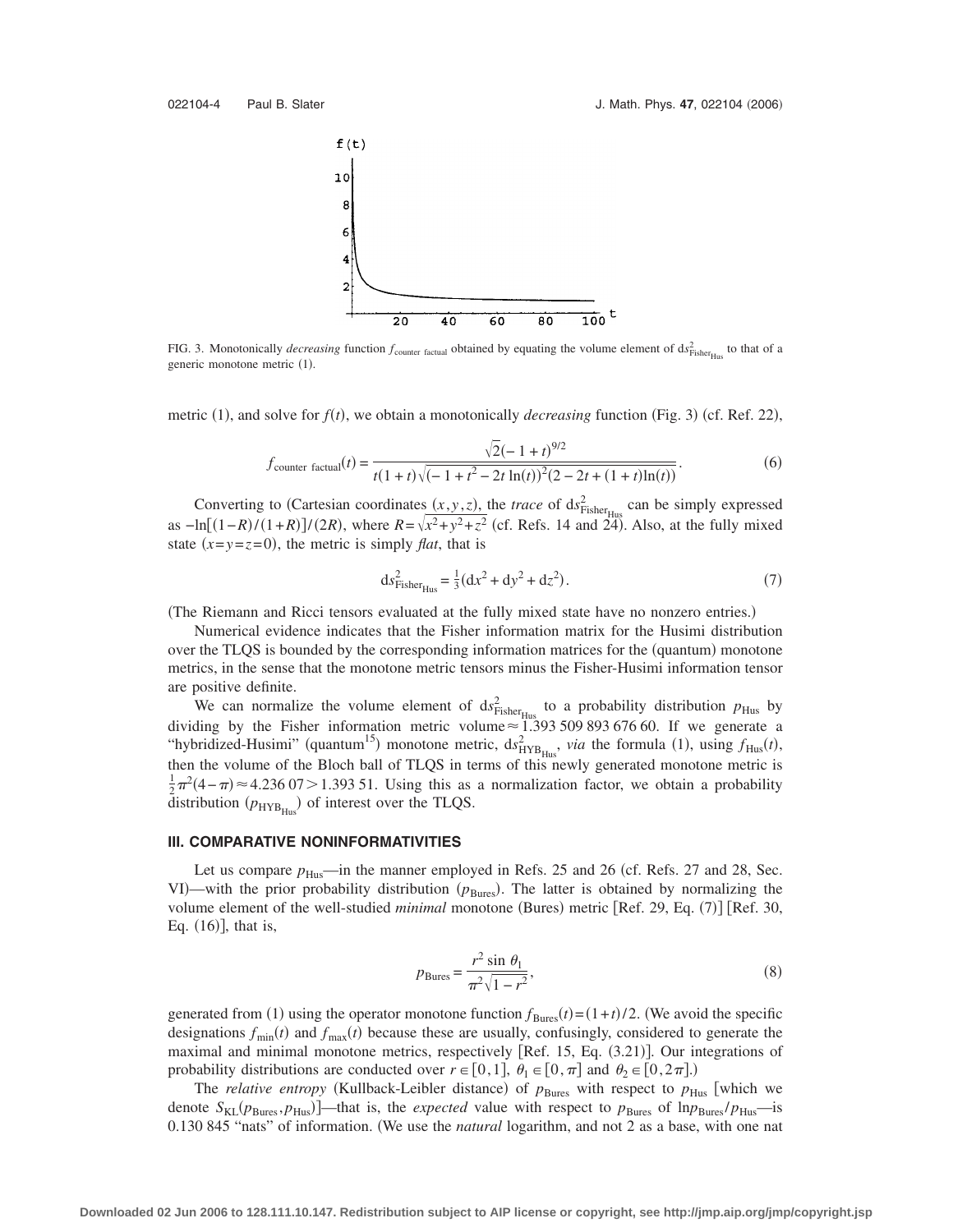#### 022104-5 Quantum and Fisher information **J. Math. Phys. 47, 022104 (2006)**

equalling 0.531 bits.) Let us note that the Shannon entropy (S<sub>Shannon</sub>) of the Husimi distribution is the Wehrl entropy (S<sub>Wehrl</sub>) of the corresponding quantum state. Explicitly implementing [Ref. 31, Eq.  $(6)$ ], we have for the TLQS,

$$
S_{\text{Wehrl}} = \frac{1}{4r} \left( 2r + 4r \ln 2 + (1+r^2) \ln \left( \frac{1-r}{1+r} \right) - 2r \ln(1-r^2) \right). \tag{9}
$$

*S*<sub>Wehrl</sub> is always greater than the von Neumann entropy,  $S_{vN}$ =–Tr  $\rho$  ln  $\rho$ , which for the TLQS is expressible as

$$
S_{\rm vN} = \frac{1}{2} \left( 2 \ln 2 + r \ln \left( \frac{1-r}{1+r} \right) - \ln(1-r^2) \right). \tag{10}
$$

[We, of course, notice the omnipresence in these last two formulas, as well as in (5) and further formulas below of the term  $W = \ln[(1-r)/(1+r)]$ . The two eigenvalues  $(\lambda_1, \lambda_2 = 1 - \lambda_1)$  of  $\rho$  are  $(1 \pm r)/2$ , so *W* is expressible as  $\ln(\lambda_1/\lambda_2)$ . Each monotone metric can be obtained in the form of a "contrast functional" for a certain convex subset of relative entropies.<sup>32,33</sup>

#### **A. Bures prior**

Now, let us convert  $p_{\text{Bures}}$  to a *posterior* probability distribution (post<sub>Bures</sub>) by assuming the performance of *six* measurements, *two* (with one outcome "up" and the other "down") in each of the *x*, *y*, and *z* directions. Normalizing the product of the prior  $p_{\text{Bures}}$  and the *likelihood* function corresponding to the six measurement outcomes (Ref.  $25$ , p. 3),

$$
postBures = \frac{192pBures(1 - x2)(1 - y2)(1 - z2)}{71},
$$
\n(11)

we find  $S_{\text{KL}}(\text{post}_{\text{Bures}}, p_{\text{Hus}}) = 0.0912313 \le 0.130845$ . [The Cartesian coordinates in (11) are transformed to the spherical ones employed in our analysis.] So, in this sense  $p_{\text{Bures}}$  is *more* noninformative than  $p_{\text{Hus}}$ , the relative entropy being *reduced* by *adding* information to  $p_{\text{Bures}}$ . On the other hand,  $p_{\text{Bures}}$ —corresponding to the *minimal* monotone metric—is itself the *least* noninformative of the monotone-metric priors  $(p_{\text{monotone}})$ .<sup>25</sup> (Luo has established an inequality between the [monotone metric] Wigner-Yanase *skew information* and its minimal monotone counterpart.<sup>34</sup>)

Reversing the arguments of the relative entropy functional, we obtain  $S_{KL}(p_{Hus}, p_{Bures})$ = 0.081 8197. But now, following the same form of posterior construction, we find  $S_{\text{KL}}(\text{post}_{\text{Hus}}, p_{\text{Bures}}) = 0.290\,405 > 0.081\,8197$ , further supportive of the conclusion that  $p_{\text{Bures}}$  is *more* noninformative than  $p_{Hus}$ . In some sense, then,  $p_{Bures}$  assumes *less* about the data than  $p_{Hus}$ . But this diminishability of the relative entropy is limited. If we convert  $p_{\text{Bures}}$  to a new posterior Post<sub>Bures</sub> using the *square* of the likelihood function above—that is, assuming 12 measurements, *four* (with two outcomes "up" and the other two "down") in each of the  $x$ ,  $y$ , and  $z$  directions, giving

$$
PostBures = \frac{21\,504pBures[(1 - x2)(1 - y2)(1 - z2)]m}{3793}, \quad m = 2,
$$
 (12)

then  $S_{KL}(Post_{Bures}, p_{Hus}) = 0.292596 > 0.130845$ . To much the same effect, if we use a likelihood based on the *optimal/nonseparable* set of measurements for *two* qubits, consisting of five possible measurement outcomes, given in Ref. 35, Eq. (8), to convert  $p_{\text{Bures}}$  to a new posterior, then the relative entropy reaches higher still, that is from 0.130 845 to 0.623 855. Employing a likelihood based on the optimal/nonseparable set of measurements for *three* qubits, consisting of eight possible measurement outcomes [Ref. 35, Eq.  $(9)$ ], the relative entropy with respect to  $p_{\text{Hus}}$  increases further to 1.513 65.) Actually, if we *formally* take  $m=\frac{1}{2}$  in Eq. (12), and renormalize to a new posterior, we obtain a superior reduction, that is, to  $0.071\overline{67} < 0.091\overline{2313}$ . (Further, with  $m = \frac{5}{8}$ , we get 0.070 2389 and 0.073 2039, with  $m = \frac{3}{4}$ .)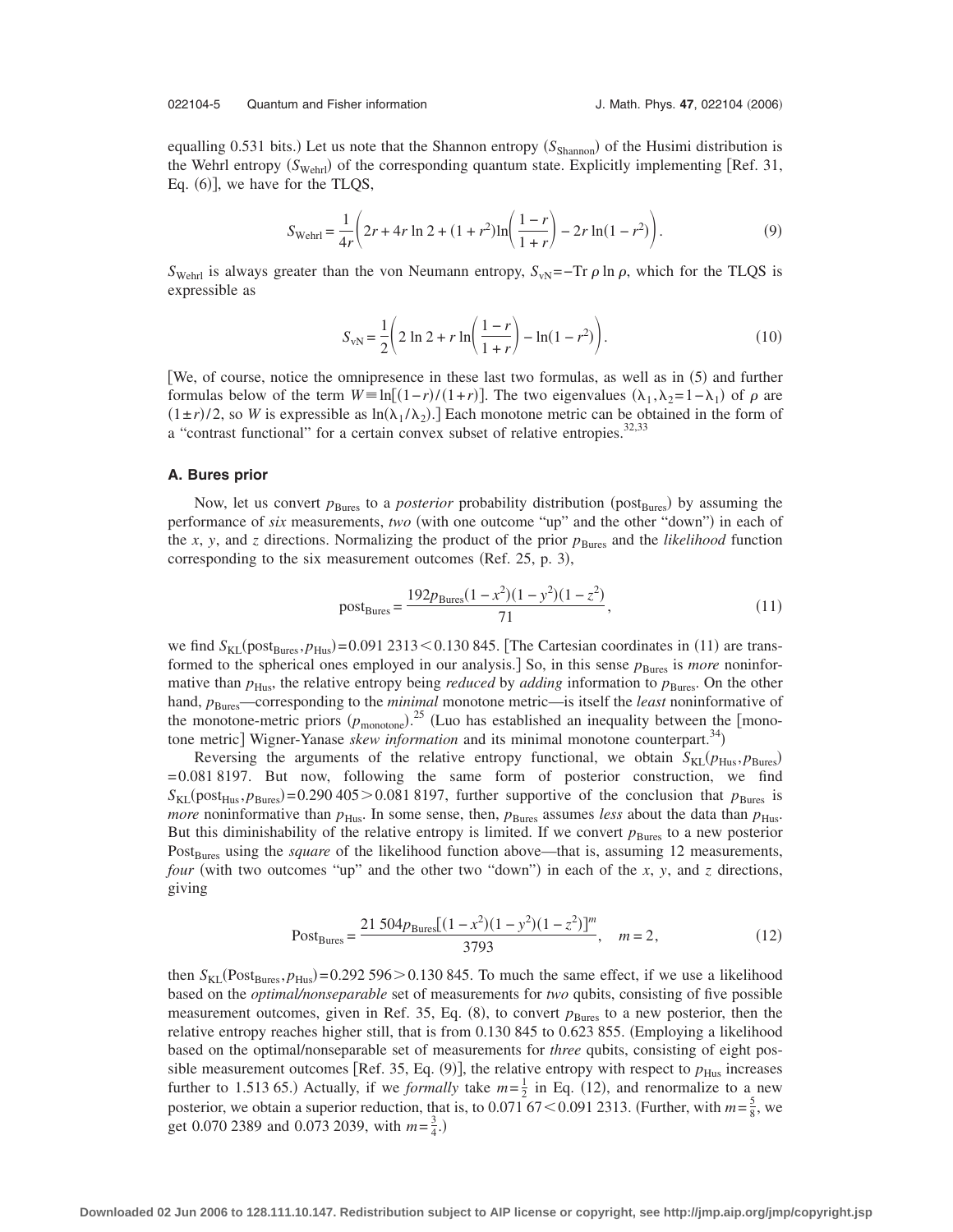#### **B. Morozova-Chentsov prior**

In Ref. 25, it was found that the ("Morozova-Chentsov") prior distribution,

$$
p_{\rm MC} = \frac{0.005\ 132\ 99 \left[ \ln \left( \frac{1-r}{1+r} \right) \right]^2 \sin\,\theta_1}{\sqrt{1-r^2}},\tag{13}
$$

that is, the normalized volume element of the monotone metric  $(1)$  based on the operator monotone function,

$$
f_{\rm MC}(t) = \frac{2(t-1)^2}{(1+t)(\ln t)^2},\tag{14}
$$

was apparently the *most* noninformative of those (normalizable) priors based on the operator monotone functions that had been explicitly discussed in the literature. Now,  $S_{KL}(p_{MC}, p_{Hus})$  $= 1.379$  91, that is, quite large. This can be reduced to 0.893 996 if, into  $p_{MC}$ , one incorporates *m*= 6 measurements of the type described above; diminished further to 0.561 901 with *m*= 12; and further still to 0.471 852—the greatest reduction of this type—with  $m=18$ . (For  $m=24$ , it starts to rise to 0.652 441.)

But, if we again use the likelihood based on the optimal nonseparable measurement of two qubits [Ref. 25, Eq. (8)], with just five measurements, the relative entropy of the corresponding posterior form of  $p_{MC}$  with respect to  $p_{Hus}$  is reduced to 0.342 124, which is the *smallest* we have achieved so far along these lines. For the mentioned optimal nonseparable measurement scheme for *three* qubits, the reduction is quite minor, only to 1.334 92 nats.) We obtained intermediatesized reductions to 0.455 24 and 0.492 979, respectively, by using for our measurements, 20 projectors oriented to the vertices (Ref. 36, Secs. 9 and 10) of a dodecahedron and of an icosahedron. The primary measurement scheme used above, and in Ref. 25, with six measurements oriented along three orthogonal directions, is tantamount to the use of an *octahedron*.)

#### **C. Hilbert-Schmidt prior**

The prior distribution generated by normalizing the volume element of the Hilbert-Schmidt metric over the Bloch sphere is  $[Ref. 25, Eq. (10)] [Ref. 16, Eq. (31)]$ 

$$
p_{\rm HS} = 3 \frac{r^2 \sin \theta_1}{4\pi},\tag{15}
$$

which is simply the uniform distribution over the unit ball. The Hilbert-Schmidt volume element can be reproduced using the formula (1) for a quantum monotone metric, making use of  $f_{\text{HS}}$  $= (1+t)^2/\sqrt{t}$ , but this function is neither monotone increasing nor decreasing over  $t \in [0,1]$  (cf. Ref. 37).

We have that  $S_{KL}(p_{Hus}, p_{HS}) = 0.0579239$  and  $S_{KL}(p_{HS}, p_{Hus}) = 0.05443$ . Now, in terms of our usual posterior distributions based on six measurements,  $S_{KL}(post_{Hus}, p_{HS}) = 0.023\,6596$  and  $S_{\text{KL}}(\text{post}_{\text{HS}}, p_{\text{Hus}}) = 0.278953$ , so we can conclude that the Husimi prior  $p_{\text{Hus}}$  is more noninformative than the Hilbert-Schmidt prior  $p_{\text{HS}}$ .

# **IV. UNIVERSAL DATA COMPRESSION**

Employing  $p_{\text{Hus}}$  as a prior distribution (Jeffreys' prior) over the family (Riemannian manifold) of Husimi qubit probability distributions, the (classical) asymptotic minimax/maximin redundancy *of universal data compression* is equal to [Ref. 18, Eq.  $(2.4)$ ],<sup>17</sup>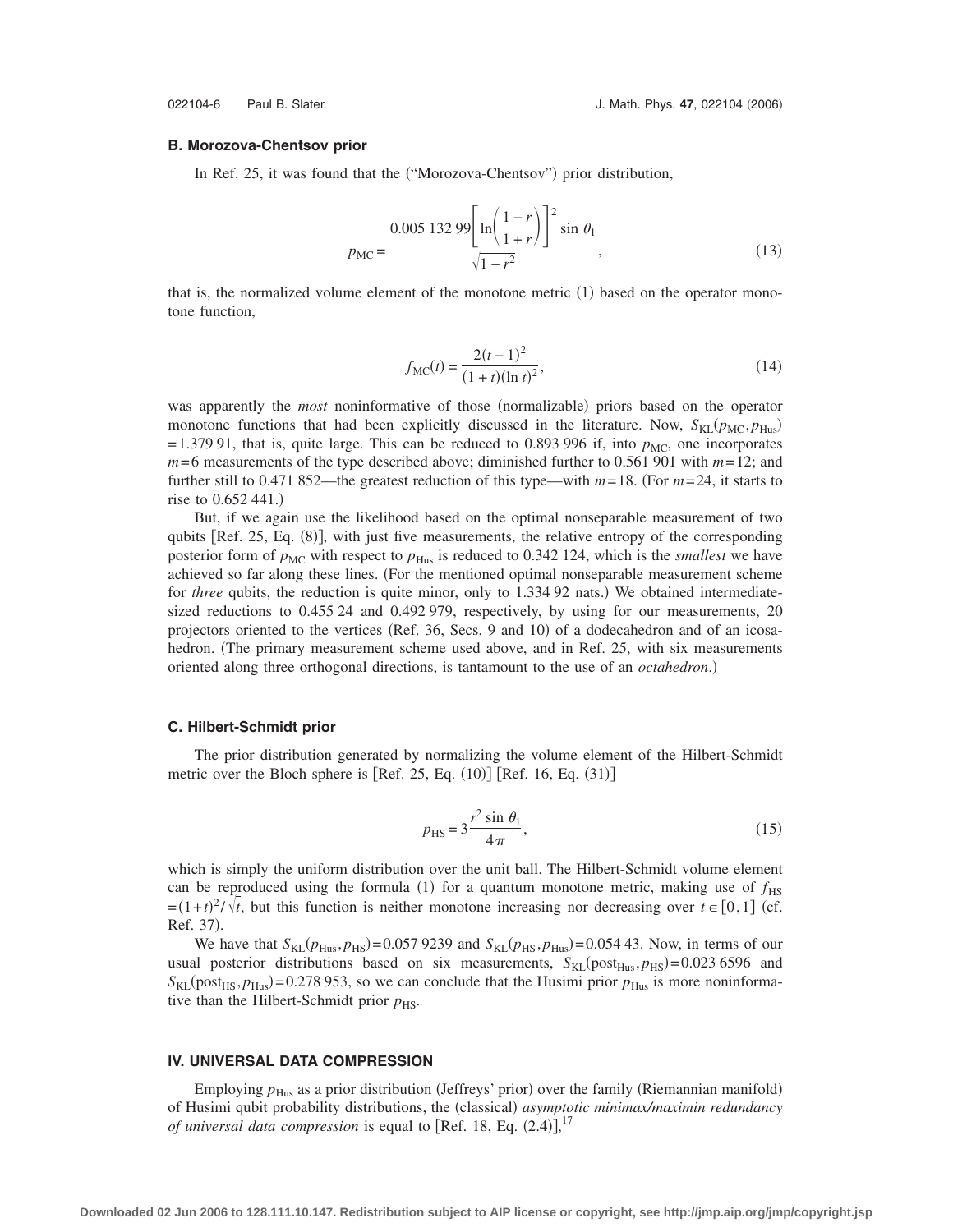

FIG. 4. Plots of one-dimensional marginal probability distributions over the radial coordinate *r* of  $p_{\text{Bures}}$ ,  $p_{\text{HYB}_{\text{Hus}}}$ ,  $p_{\text{GKS}}$ ,  $p_{\text{Hus}}$ , and  $p_{\text{MC}}$ . The order of dominance of the curves is  $p_{\text{Hus}} > p_{\text{Bures}} > p_{\text{GKS}} > p_{\text{HYB}_{\text{Hus}}} > p_{\text{MC}}$ . The marginal distributions of  $p_{\text{HYB}_{\text{Hus}}}$  and  $p_{\text{GKS}}$  are quite close, as reflected in their small relative entropy ( $\approx 0.0004$ ).

$$
\frac{3}{2}\ln\frac{n}{2\pi e} + \ln 1.393\ 509\ 893\ 676\ 60 = \frac{3}{2}\ln\frac{n}{2\pi e} + 0.331\ 826 = \frac{3}{2}\ln n - 3.924\ 99,\tag{16}
$$

where  $n$  is the sample size (the number of qubits  $[TLQS]$ ) and we used the before-mentioned volume of  $ds_{\text{Fisher}_{\text{Hus}}}^2$ . ["Suppose that *X* is a discrete random variable whose distribution is in the parametric family  $\{P_\theta: \theta \in \Theta\}$  and we want to encode a block of data for transmission. It is known that a lower bound on the expected codeword length is the entropy of the distribution. Moreover, this entropy bound can be achieved, within one bit, when the distribution is known. Universal codes have expected length near the entropy no matter which member of the parametric family is true. The redundancy of a code is defined to be the difference between its expected length and its entropy" (Ref. 17, p. 459).]

For the *quantum*/nonclassical counterpart<sup>38</sup> (cf. Refs. 39–41), let us consider the use of the "Grosse-Krattenthaler-Slater" ("quasi-Bures") probability distribution [Ref. 35, Eq. (33)],

$$
p_{GKS} = \frac{0.083 \, 2258e}{1 - r^2} \left(\frac{1 - r}{1 + r}\right)^{1/2r} r^2 \sin \theta_1. \tag{17}
$$

This is the normalized form of the monotone metric (1) associated with the (presumably operator) monotone function,

$$
f_{GKS}(t) = \frac{t^{t/(t-1)}}{e}.
$$
 (18)

[Taking limits, we have for the fully mixed state,  $f_{GKS}(1)=1$  and for the pure states,  $f_{GKS}(0)$  $=e^{-1}$ . It appears<sup>42</sup> (though not yet fully rigorously established) that the (quantum) asymptotic minimax/maximin redundancy, employing  $p_{GKS}$  as a prior probability distribution over the  $2 \times 2$ density matrices [*and* their *n*-fold tensor products (cf. Ref. 43)], is  $\frac{3}{2}$  ln *n*−1.770 62. This is *greater* than the classical (Husimi-Fisher-information-based) analog (16) by 2.200 95 nats of information. It would seem that this difference is attributable to the greater dimensionality  $(2^n)$  of an *n*-qubit Hilbert space, as opposed to a dimensionality of 3*n* for *n* trivariate Husimi probability distributions over the TLQS.

We further note that  $S_{KL}(p_{\text{Bures}}, p_{\text{HYB}_{\text{Hus}}}) = 0.00636646$  and  $S_{KL}(p_{\text{HYB}_{\text{Hus}}}, p_{\text{Bures}}) = 0.0062714$ , both being very small. Smaller still,  $S_{KL}(p_{Bures}, p_{GKS}) = 0.00359093$  and  $S_{KL}(p_{GKS}, p_{Bures})$ = 0.003 545 79—whence the designation  $p_{\text{quasi-Bures}} = p_{\text{GKS}}$ . But then, even more strikingly, we computed that  $S_{KL}(p_{GKS}, p_{HYB_{Hus}})$  = 0.000 397 852 and  $S_{KL}(p_{HYB_{Hus}}, p_{GKS})$  = 0.000 396 915. In Fig. 4 we show the *one*-dimensional marginal probability distributions over the radial coordinate *r* of the five distributions  $p_{\text{Bures}}$ ,  $p_{\text{HYB}_{\text{Hus}}}$ ,  $p_{\text{Hus}}$ ,  $p_{\text{GKS}}$ , and  $p_{\text{MC}}$ , with those for  $p_{\text{HYB}_{\text{Hus}}}$  and  $p_{\text{GKS}}$ being—as indicated—particularly proximate.

Substitution of  $p_{\text{HYB}_{\text{Hus}}}$  for  $p_{\text{GKS}}$  into the quantum asymptotic (maximin) redundancy formula that has to be *maximized* over all possible prior probability distributions [Ref. 42, Eq. (4.3)],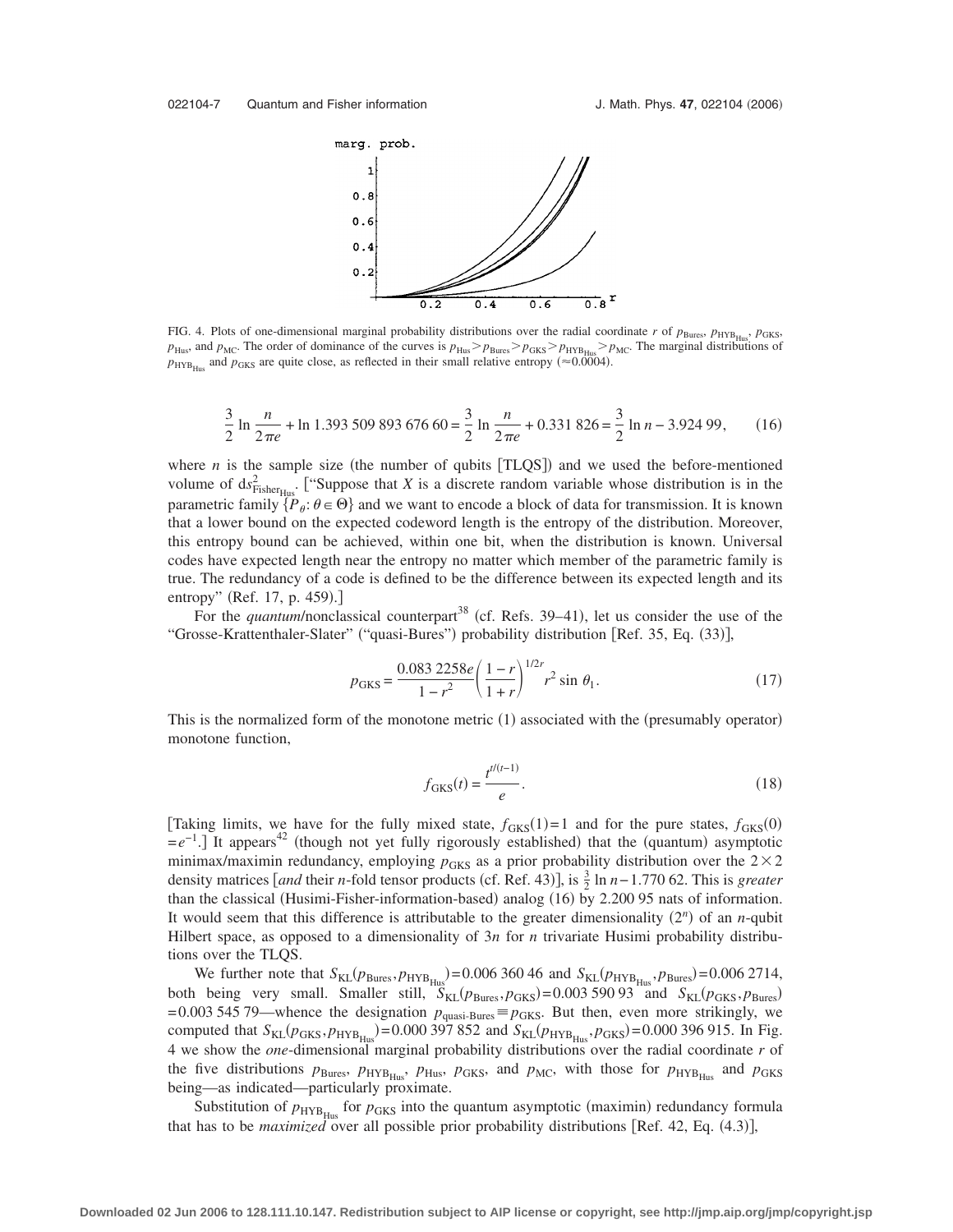$$
\frac{3}{2}\ln n - \frac{1}{2} - \frac{3}{2}\ln 2 - \frac{3}{2}\ln \pi + 4\pi \int_0^1 \left(-\ln(1 - r^2) + \frac{1}{2r}\ln\left(\frac{1 - r}{1 + r}\right) - \ln w(r)\right) r^2 w(r) dr,\tag{19}
$$

leads to a very slightly decreased (and hence suboptimal) redundancy,  $\frac{3}{2} \ln n - 1.771$  01 vs  $\frac{3}{2} \ln n$ −1.770 62. (Use of  $p_{\text{Bures}}$  as a quantum prior over the 2×2 density matrices gives us a constant term of  $-1.77421$ , use of  $p_{\text{Hus}}$ ,  $-1.88279$  and use of  $p_{\text{MC}}$ ,  $-2.15667$ .) To obtain the appropriate form of  $w(r)$  to use in (19), we take our probability distributions [such as (8) and (13)], divide them by  $4\pi r^2$  and integrate the results over  $\theta_1 \in [0, \pi]$  and  $\theta_2 \in [0, 2\pi]$ . [Thus, we must have  $4\pi \int_0^1 w(r)r^2 dr = 1$ .] The *minimax* objective function is

$$
\min_{w} \max_{0 \le r \le 1} \left( \frac{3}{2} \ln n - \frac{1}{2} - \frac{3}{2} \ln 2 - \frac{3}{2} \ln \pi - \ln(1 - r^2) + \frac{1}{2r} \ln \left( \frac{1 - r}{1 + r} \right) - \ln w(r) \right).
$$
 (20)

The minimax is also achieved using the  $w(r)$  formed from  $p_{GKS}$ .

We can, additionally, achieve an extremely good fit to  $p_{\text{Hus}}$  by proceeding in somewhat an *opposite* fashion to that above—*reversing* our hybridization procedure. Employing  $f_{GKS}(t)$ , rather than  $f_{Hus}(t)$  in the expression (2) for  $ds_{Fisher_{Hus}}^2$  and obtaining the corresponding normalized (dividing by 4.002 77) volume element  $(p_{\text{HYB}_{GKS}})$ , we find  $S_{KL}(p_{\text{HYB}_{GKS}}, p_{\text{Hus}}) = 0.000316927$ . (Interchanging the arguments of the relative entropy functional, we get  $0.000\,317\,754$ .) It is quite surprising, then, that a joint plot of  $f_{GKS}(t)$  and  $f_{Hus}(t)$  readily shows them to be substantially *different* in character [for example,  $f_{Hus}(50) = 55.8161$  and  $f_{GKS}(50) = 19.9227$ ], since they have been shown here to generate two pairs of such highly similar probability distributions, one pair composed of (quantum) monotone ( $p_{GKS}$  and  $p_{HYB_{Hus}}$ ), and the other pair of (quantum) nonmonotone metrics  $(p_{p_{\text{H}\tilde{Y}}B_{\text{GKS}}}$  and  $p_{\text{Hus}})$ .

# **V. ESCORT-HUSIMI DISTRIBUTIONS**

For the *escort*-Husimi distributions,<sup>44</sup> we raise the probability element of the Husimi distribution to the *q*th power, and renormalize to a new probability distribution. Of course, the Husimi distribution itself corresponds to  $q=1$ . If we set  $\alpha=2q-1$ , we recover the  $\alpha$ -family of Amari.<sup>33,45,46</sup>) To normalize the *q*th power of the Husimi distribution, one must divide by

$$
\frac{2^{-q}(-(1-r)^{1+q}+(1+r)^{1+q})}{r+qr}.
$$
\n(21)

#### **A. The case** *q***=2**

For (entropic index)  $q=2$ , the Fisher information metric takes the form

$$
ds_{\text{Fisher}_{q=2}}^2 = \frac{2}{(3+r^2)^2} dr^2 + \left( (1+r)f_{q=2} \left( \frac{1-r}{1+r} \right) \right) dr^2, \tag{22}
$$

where

$$
f_{q=2}(t) = \frac{t^2 + t + 1}{2(t+1)}.
$$
\n(23)

We have  $f_{q=2}(1) = \frac{3}{4}$  and  $f_{q=2}(0) = \frac{1}{2}$ .

*Relative entropies:* Further, the relative entropies  $S_{KL}(p_{Hus}, p_{Esc_{q=2}}) = 0.011\,4308$  and  $S_{KL}(p_{Bures}, p_{Esc_{q=2}})$ =0.429 64, So, it appears that  $p_{Esc_{q=2}}$  is even less noninformative than  $p_{Hus}$ [recalling that  $S_{KL}(p_{Bures}, p_{Hus}) = 0.130845 \le 0.42964$ ], which in turn we found above was less noninformative than the prior probabilities formed from any of the (quantum) monotone metrics. We also note that  $S_{KL}(post_{Bures}, p_{Esc_{q=2}}) = 0.125\,159 < 0.429\,64$ . If we "hybridize"  $ds_{Fisher_{q=2}}^2$  by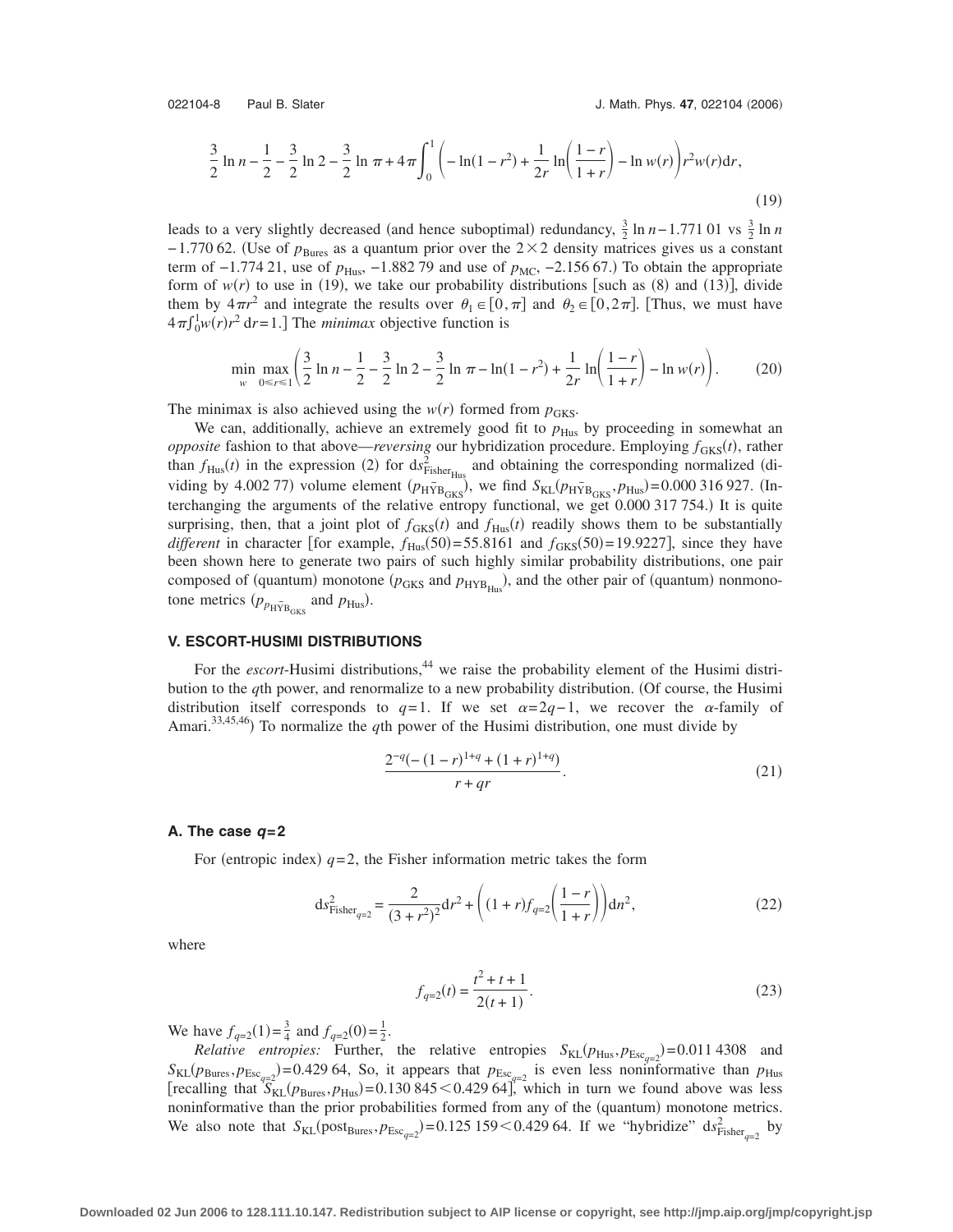modifying its radial component into that required of a (quantum) monotone metric, then we find that  $S_{KL}(p_{Bures}, p_{HYB_{q=2}}) = 0.002$  460 31( $\lt (S_{KL}(p_{Bures}, p_{HYB_{Hus}}) = 0.006$  360 46) is quite small.

#### **B. The cases** *q***>2**

For the escort-Husimi probability distribution with  $q=3$ , the Fisher information metric takes the form

$$
ds_{Fisher_{q=3}}^2 = \frac{3 - r^2}{(1 + r^2)^2} dr^2 + \left( (1 + r)f_{q=3}\left(\frac{1 - r}{1 + r}\right) \right) dr^2,
$$
\n(24)

where

$$
f_{q=3}(t) = \frac{t^2 + 1}{3(t+1)}.
$$
\n(25)

Now,  $f_{q=3}(1) = f_{q=3}(0) = \frac{1}{3}$  and a plot of  $f_{q=3}(t)$  clearly manifests monotonic behavior also. (The monotonically decreasing scalar curvature of  $ds^2_{Fisher_{q=3}}$  equals  $\frac{4}{3}$  at  $r=0$ .) We have that  $S_{KL}(p_{Bures}, p_{Esc_{q=3}}) = 0.637 \text{ } 0.5 > S_{KL}(p_{Bures}, p_{Esc_{q=2}}) = 0.429 \text{ } 64$ , so the informativity (noninformativity) of the escort-Husimi prior probabilities *appears* to increase (decrease) with  $q$ .

For  $q=4$ ,

$$
ds_{\text{Fisher}_{q=4}}^2 = \frac{80(5 - 2r^2 + r^4)}{3(5 + 10r^2 + r^4)^2} dr^2 + \left( (1 + r)f_{q=4} \left( \frac{1 - r}{1 + r} \right) \right)^{-1} dr^2,
$$
\n(26)

where

$$
f_{q=4}(t) = \frac{3(t^4 + t^3 + t^2 + t + 1)}{4(t+1)(3t^2 + 4t + 3)}.
$$
\n(27)

For  $q=5$ ,

$$
ds_{Fisher_{q=5}}^2 = \frac{3(5 - r^2)(5 + 3r^4)}{(3 + 10r^2 + 3r^4)^2} dr^2 + \left( (1 + r)f_{q=5} \left( \frac{1 - r}{1 + r} \right) \right)^{-1} dn^2,
$$
\n(28)

where

$$
f_{q=5}(t) = \frac{2(t^4 + t^2 + 1)}{5(t + 1)(2t^2 + t + 2)}.
$$
\n(29)

We have (as found by Krattenthaler, making use of explicit MATHEMATICA computations of ours for  $q=2,3,...,40$  (cf. Ref. 47, Sec. 3.2, Ref. 48),

$$
f_q(t) = \frac{(q-1)\sum_{i=0}^q t^i}{q(t+1)\sum_{i=0}^{q-1} i(q-i)t^{i-1}}.
$$
\n(30)

For *odd q* some simplification in the resulting expression occurs due to cancellation by a factor of  $(t+1).$ 

In Fig. 5 we plot  $f_{q=i}(t)$ ,  $i=1,\ldots,30$ , revealing their common monotonically increasing behavior. [Of course, we have  $f_{q=1}(t) \equiv f_{\text{Hus}}(t)$ , shown already in Fig. 1. The steepness of the curves *decreases* with increasing *q*.

Let us further note that in addition to  $S_{KL}(p_{Bures}, p_{HYB_{Hus}}) = 0.00636046$  and  $S_{\text{KL}}(p_{\text{Bures}}, p_{\text{HYB}_{q=2}}) = 0.002\,460\,43$ , we have  $S_{\text{KL}}(p_{\text{Bures}}, p_{\text{HYB}_{q=3}}) = 0.013\,2258$ ,  $S_{\text{KL}}(p_{\text{Bures}}, p_{\text{HYB}_{q=4}}) = 0.023\,8858$  and  $S_{\text{KL}}(p_{\text{Bures}}, p_{\text{HYB}_{q=5}}) = 0.032\,7578$ . [We have also been able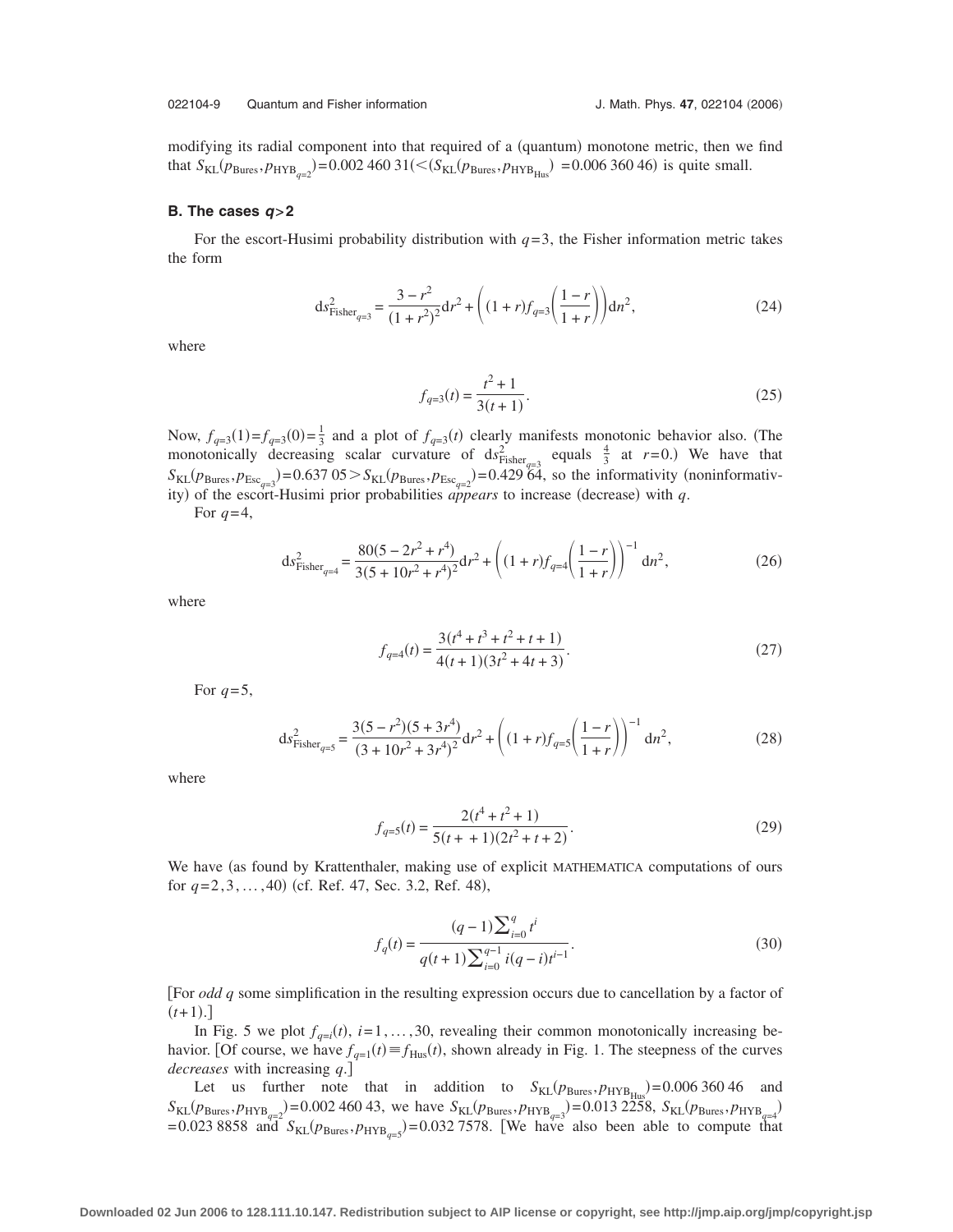

FIG. 5. The monotone functions  $f_{q=i}(t)$ ,  $i=1,\ldots,30$  that yield the *tangential* components of the Fisher information metric over the escort-Husimi  $(q=i)$  probability distributions. The steepness of the graphs decreases as  $q$  increases.

 $S_{KL}(p_{Bures}, p_{HYB_{q=1000}}) = 0.0969315$  and  $S_{KL}(p_{GKS}, p_{HYB_{q=1000}}) = 0.127027$ . So, the best of these fits of  $p_{\text{Bures}}$  to the prior probabilities for the hybridized-escort-Husimi probability distributions is for *q*=2.

# **C. Tangential components**

Now, we can reexpress the formula (30) without summations, making use of the binomial theorem, as

$$
f_q(t) = \frac{(-1+q)(-1+t)^2(-1+t^{1+q})}{q(1+t)(1-q+t+qt-t^q-qt^q-t^{1+q}+qt^{1+q})}.
$$
\n(31)

So, we could study hybridized escort-Husimi metrics based on *non*integral *q* using this formula. [We note that (31), in fact, yields  $\lim_{q \to 1} f_q(t) \equiv f_{\text{Hus}}(t)$ .] For example,

$$
f_{q=1/2}(t) = 6 + 6\sqrt{t} + 2t - \frac{4}{1+t}.
$$
\n(32)

Thus,  $(31)$  gives us [following the formulation  $(1)$ ] the tangential components of the escort-Husimi Fisher information metrics for arbitrary  $q$ . (Pennini and Plastino<sup>44</sup> have argued, though, that in a *quantal* regime, *q* can be no less than 1. Tsallis statistics with an entropic index of  $q = \frac{3}{2}$ , Beck has contended, correctly describes the small-scale statistics of Lagrangian turbulence.<sup>4</sup>

#### **D. Radial components**

We do not have, at this point, a comparable complete formula for the *radial* components. However, Krattenthaler has shown—making use of explicit computations of ours for the cases  $q=2,3,\ldots, 18$ —that the *denominators* of the functions giving the radial components are simply proportional to

$$
u(q) = \left(\sum_{i=0}^{q} \frac{\text{Pochhammer}[q-2i+1,2i+1]r^{2i}}{2(2i+1)!}\right)^2.
$$
 (33)

The Pochhammer symbol is synonymous with the rising or ascending factorial. The obtaining of comparable formulas for the *numerators* of the radial components might be possible using the "Rate.m" program available from the website of Krattenthaler [http://www.mat.univie.ac.at/kratt/], if we had available additional explicit computations beyond the  $q=18$ .) As way of illustration, the radial component of  $ds^2_{Fisher_{q=8}}$  is expressible as

$$
\frac{144(21+42r^2+135r^4+28r^6+35r^8-6r^{10}+r^{12})}{7u(8)}.
$$
\n(34)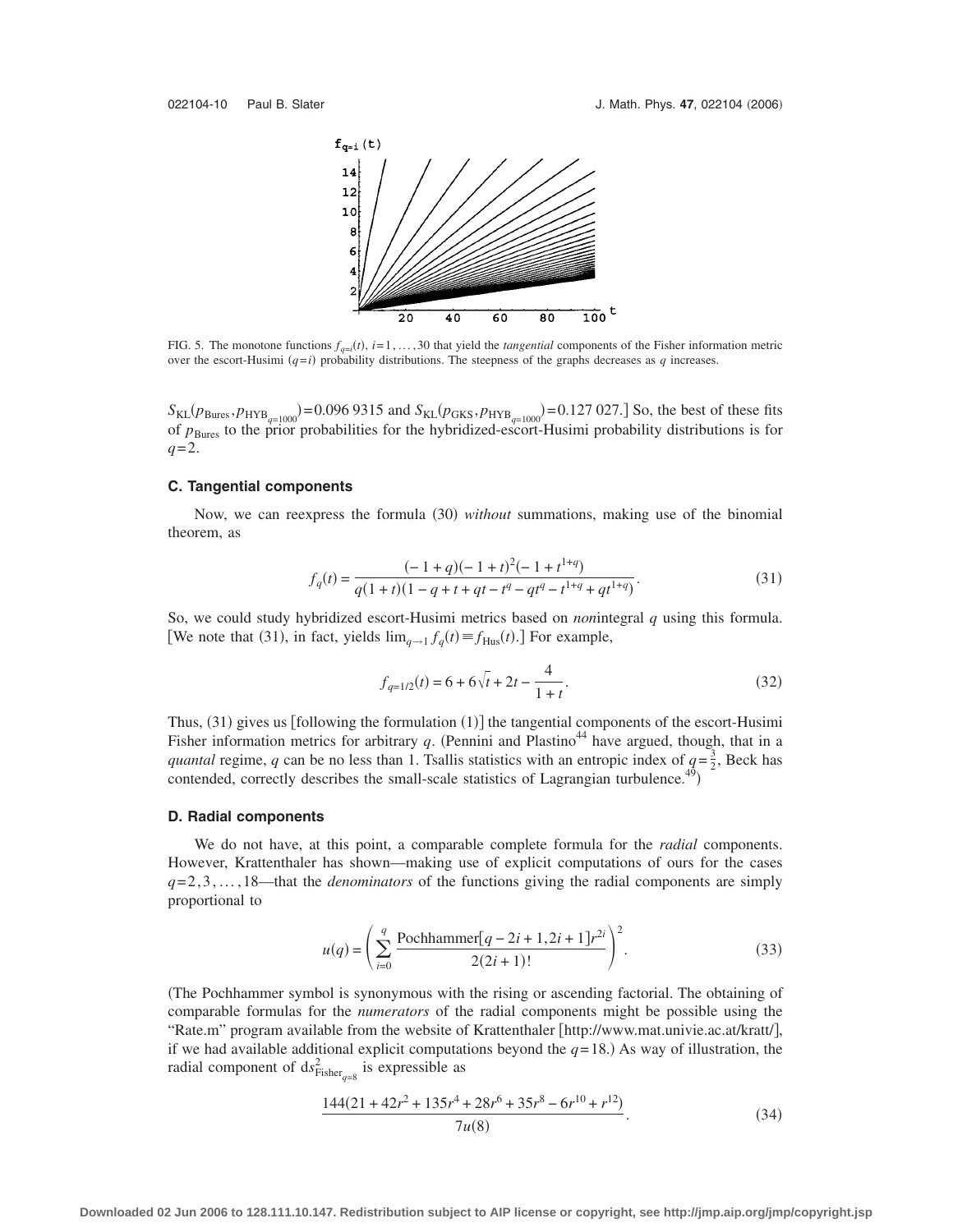

FIG. 6. *Approximation* to the presumed operator monotone function  $f_P(t)$  yielding the *tangential* component of  $ds_{Fisher}^2$  for the positive *P* representation over the two-level quantum systems.

#### **VI. POSITIVE** *P***-REPRESENTATION FOR TLQS**

Braunstein, Caves, and Milburn focused on a specific choice of *positive P*-representation which they called the canonical form and which is always well defined [Ref. 50, Eq.  $(3.3)$ ] (cf. Ref. 51, Sec. 6.4):

$$
P_{\text{can}}(\alpha, \beta^*) = \frac{1}{4\pi^2} \exp\left(-\frac{1}{4}|\alpha + \beta|^2\right) \left\langle \frac{1}{2}(\alpha + \beta)\right| \hat{\rho} \left|\frac{1}{2}(\alpha + \beta)\right\rangle
$$
  

$$
= \frac{1}{4\pi^2} \exp\left(-\frac{1}{4}|\alpha - \beta|^2\right) Q\left(\frac{1}{2}(\alpha + \beta)\right). \tag{35}
$$

"The canonical form is clearly positive, and...t is essentially the Q-function [Husimi] distribution]." $50$ 

We sought to implement this model, choosing for  $\alpha$  and  $\beta$  *independent* two-dimensional representations of the spin- $\frac{1}{2}$  coherent states (while for the Husimi distribution or Q-function, only, say  $\alpha$ , need be employed). [The "positive *P* representation achieves [its] considerable success by doubling the number of degrees of freedom of the system, i.e., doubling the number of dimensions of the phase space" (Ref. 50, p. 1153). More typically, in the positive P representation,  $\alpha$  and  $\beta$  are allowed to vary independently over the *entire* complex plane.] However, then our result—using this choice of  $\alpha$  and  $\beta$ —was *not* normalized to a probability distribution in the manner indicated in (35).

We noted that Braunstein, Caves, and Milburn had commented that a "positive *P* representation can be defined for a large class of operators. We restrict ourselves here to those that are built up from the standard annihilation and creation operators of a harmonic oscillator. In particular, our work does not apply to generalizations of the positive *P* representation that include spin or pseudospin operators often used to describe a two-level atom" (Ref. 50, p. 1155). [We are not aware, however, of any specific applications reported in the literature of the positive *P* representation to *n*-level (finite-dimensional) quantum systems.]

We did not perceive how to exactly (re)normalize the distribution (35) for our particular choices of  $\alpha$  and  $\beta$ . So, we expanded just the exponential term of (35) into a power series in third order in the four *phase* variables and exactly normalized the product of this series with the remaining unmodified factor (the Q-function or Husimi distribution) to obtain a new (presumed) probability distribution. We then fit (numerically) the resultant tangential component of the associated Fisher information metric to the form (1) required of a monotone metric. In Fig. 6 we show what we (gratifyingly) obtained in this manner for  $f<sub>P</sub>(t)$ . In Fig. 7 we show an approximation to the radial component of  $ds_{Fisher_P}^2$ , similarly obtained. [The positive *P* function "seems to possess some interesting properties and may deserve close inspection" (Ref. 52, p. 175).] It would be of interest to see how near the associated probability distributions  $(p_P \text{ and } p_{HYB_P})$  would be to the probability distributions (already discussed above)  $p_{GKS}$ ,  $p_{Hus}$ ,  $p_{HYB_{Hus}}$ , and  $p_{H\tilde{Y}B_{GKS}}$ . Most press-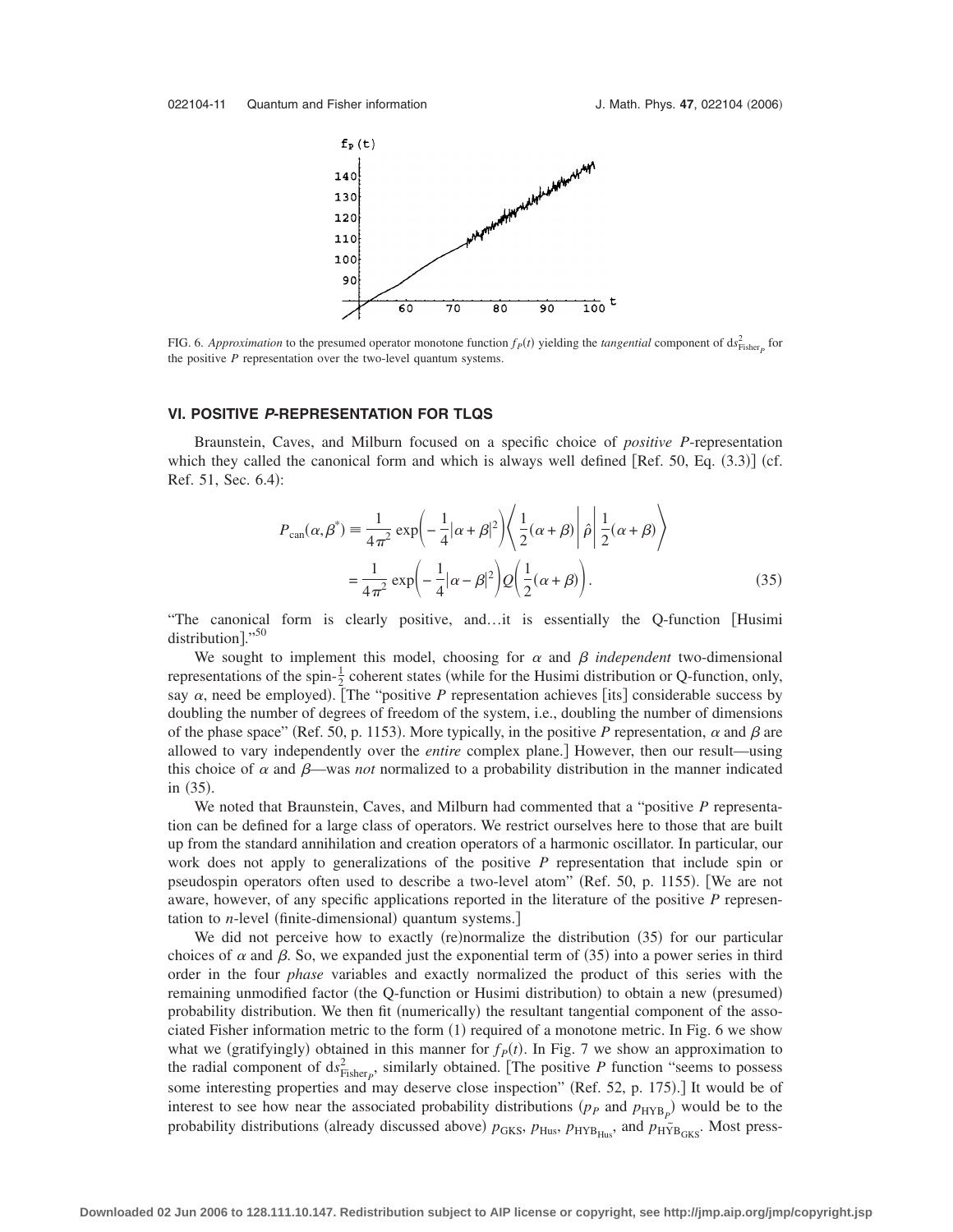

FIG. 7. *Approximation* to the *radial* component of  $ds_{Fisher_p}^2$  for the positive *P*-representation over the two-level quantum systems.

ing, though, is the question of whether or not the concept of a positive *P* representation does, in fact, have a meaningful and natural theoretical application to the *n*-level quantum systems.

#### **VII. GAUSSIAN DISTRIBUTION**

An approach quite distinct from that of the Husimi probability distributions, but still *classical* in nature, to modeling quantum systems has been presented in Refs. 4-8 (cf. Ref. 9). Here the family of probability distributions is taken as that of the Gaussian (complex multivariate normal distributions) having covariance matrix equal to the density matrix. For the TLQS, Slater [Ref. 53, Eq. (13)] [Ref. 54, Eq. (16)] derived the corresponding Fisher information metric. This is representable as

$$
ds_{\text{Fisher}_{\text{Gauss}}}^2 = \frac{2(1+r^2)}{(1-r^2)^2} dr^2 + \frac{2}{1-r^2} dn^2.
$$
 (36)

The tangential component can be reproduced, following the basic formula (1), by choosing  $f_{\text{Gauss}}(t) = t/(1+t)$ . This is simply *one-half* of that  $-f_{\text{YL}}(t) = 2f_{\text{Gauss}}(t) = 2t/(1+t)$ —associated with the *maximal* monotone (Yuen-Lax) metric.<sup>55</sup> Like that metric, the metric (36) yields a *non*normalizable volume element (so one cannot immediately apply—without some preliminary truncation—the comparative noninformativity/relative entropy test we have used above<sup>25,26</sup>). Of course, the radial component of (36) is also not consistent with the requirement for a monotone metric. In fact, it rises much *more* steeply than  $1/(1-r^2)$ , in opposite behavior to that for  $ds^2_{Fisher_{Hus}}$ . In Fig. 8 we show this phenomenon.

# **VIII. DISCRETE WIGNER FUNCTION FOR A QUBIT**

The discrete Wigner function (pseudoprobability) W, in the simplest case of a qubit, is defined on a  $2 \times 2$  array, with four components  $W_{i,j}$ ,  $i, j=1, 2$  [Ref. 56, Eqs. (14)–(17)]. The sum of  $W_{ij}$  in each "line"  $\lambda$  is the probability  $p_{ij}$  of projecting the state onto the basis vector  $|\alpha_{ij}\rangle$ , where *i* 



FIG. 8. Radial components of  $ds_{\text{monotone}}^2$  and  $ds_{\text{Fisher}_{\text{Gauss}}}^2$ . The latter dominates the former.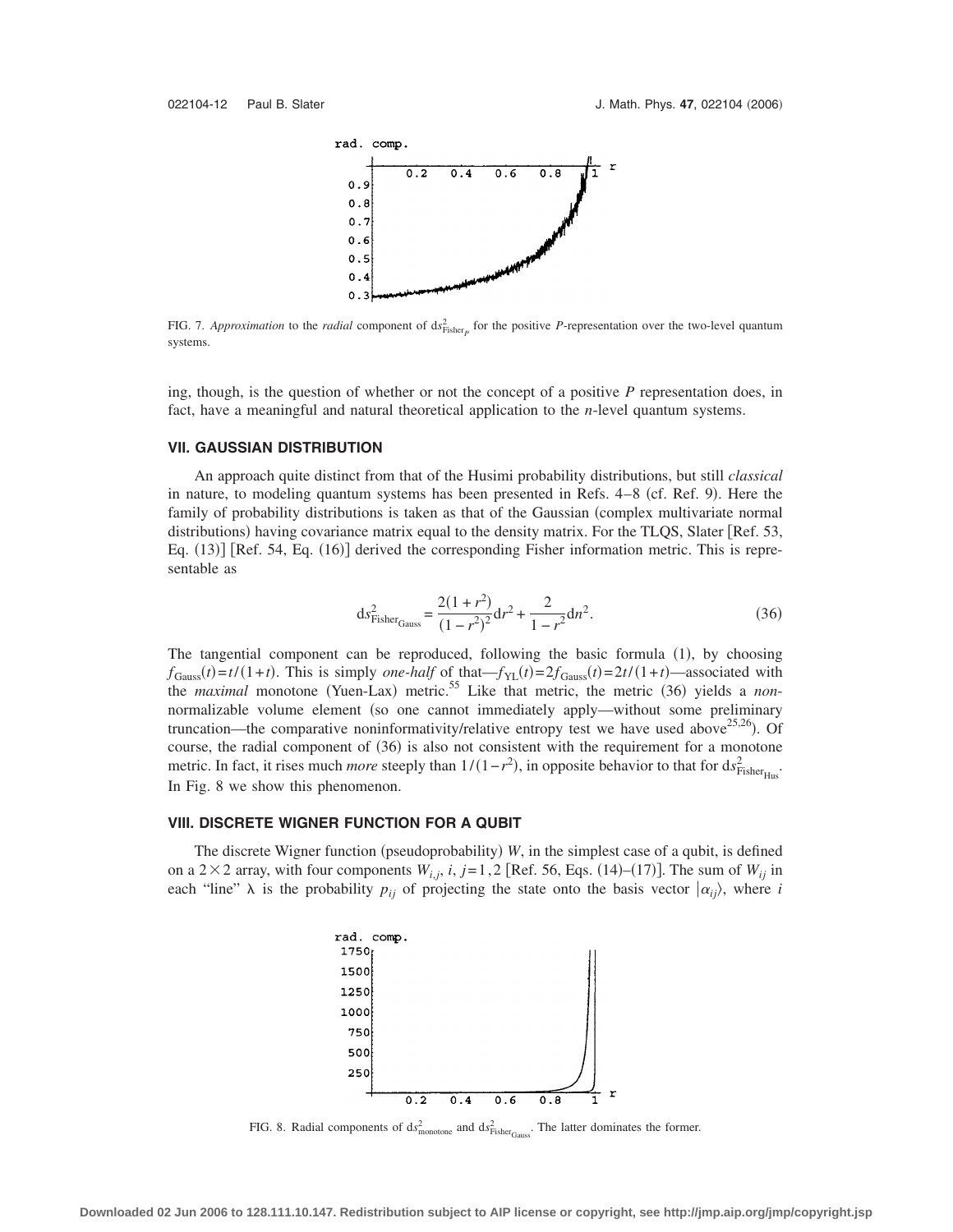

FIG. 9. Scalar curvature of the Fisher information metric for the family of Husimi distributions.

 $\in \{1,2,3\}$  indexes a set of three mutually unbiased bases (MUB) for a qubit and  $j \in \{1,2\}$  indexes the basis vector in each MUB. Choosing the MUB to be the eigenstates of the three Pauli operators, and using our cartesian coordinates, one can obtain three one-dimensional *marginal* (binomial) probability distributions over the  $x$ ,  $y$ , and  $z$  axes, of the form  $((1+x)/2, (1-x)/2)$ ,...(cf. Refs. 57 and 58). Now, the corresponding Jeffreys' prior for the onedimensional family of such binomial distribution is simply the *beta* distribution  $p_\beta(x)$  $=1/\pi\sqrt{1-x^2}$ . (Let us note that the one-dimensional marginal distributions obtained for *p*<sub>Bures</sub> are of another form, that is,  $2\sqrt{1-x^2}/\pi$ .)

Let us take the product of  $p_\beta(x)$ ,  $p_\beta(y)$ , and  $p_\beta(z)$ , which naturally forms a (prior) probability distribution,

$$
p_{\text{product}} = \frac{1}{\pi^3 \sqrt{(1 - x^2)(1 - y^2)(1 - z^2)}},\tag{37}
$$

over the hypercube with vertices  $(\pm 1, \pm 1, \pm 1)$  and renormalize/truncate it to a probability distribution over the Bloch sphere,

$$
p_{\text{Wigner}} = \frac{1}{6.614\,555\,161\,01\sqrt{(1-x^2)(1-y^2)(1-z^2)}}.\tag{38}
$$

Thus, the quantum-mechanically *inaccessible* region lying outside the Bloch ball, but within the hypercube is disregarded—assigned null measure—in the new normalization.)

Now, we found—strictly following the notation, formulas and line of argument above in Sec. III—that  $S_{KL}(p_{Wigner}, p_{Hus}) = 0.0149831$  and  $S_{KL}(p_{Hus}, p_{Wigner}) = 0.0156225$ , so these two distributions are rather close in nature. Of course,  $p_{\text{Hus}}$  is rotationally symmetric over the Bloch sphere, while  $p_{Wigner}$  is not, so it seems to make little sense to try to compute some function  $f_{Wigner}(t)$  to generate the tangential component. We found it problematical, using our usual (relative entropy) approach, to designate either  $p_{\text{Hus}}$  or  $p_{\text{Wigner}}$  as more or less noninformative. [The "Husimi function is a kind of...coarse-grained Wigner function" (Ref. 48, p. 3).]

### **IX. SCALAR CURVATURE**

In Fig. 9, we plot the *scalar curvature* of  $ds^2_{Fisher_{Hus}}$ . The formula for this scalar curvature is

$$
K_{\text{Hus}}^{n=2} = \frac{r(-6r + W(-3 + r^2))(-4r^2(-3 + r^2) + 6Wr(2 - 3r^2 + r^4) + W^2(3 - 8r^2 + 5r^4))}{(W + 2r)^2(-1 + r^2)(-2r + W(-1 + r^2))^2},
$$
\n(39)

where  $W = \ln(1 - r)/(1 + r)$ . Also, expanding about  $r = 0$ ,

$$
K_{\text{Hus}}^{n=2} \approx \frac{-6r^2}{5} - \frac{138r^4}{125} - \frac{32094r^6}{30625} - \frac{154474r^8}{153125} - \frac{57710054r^{10}}{58953125}.
$$
(40)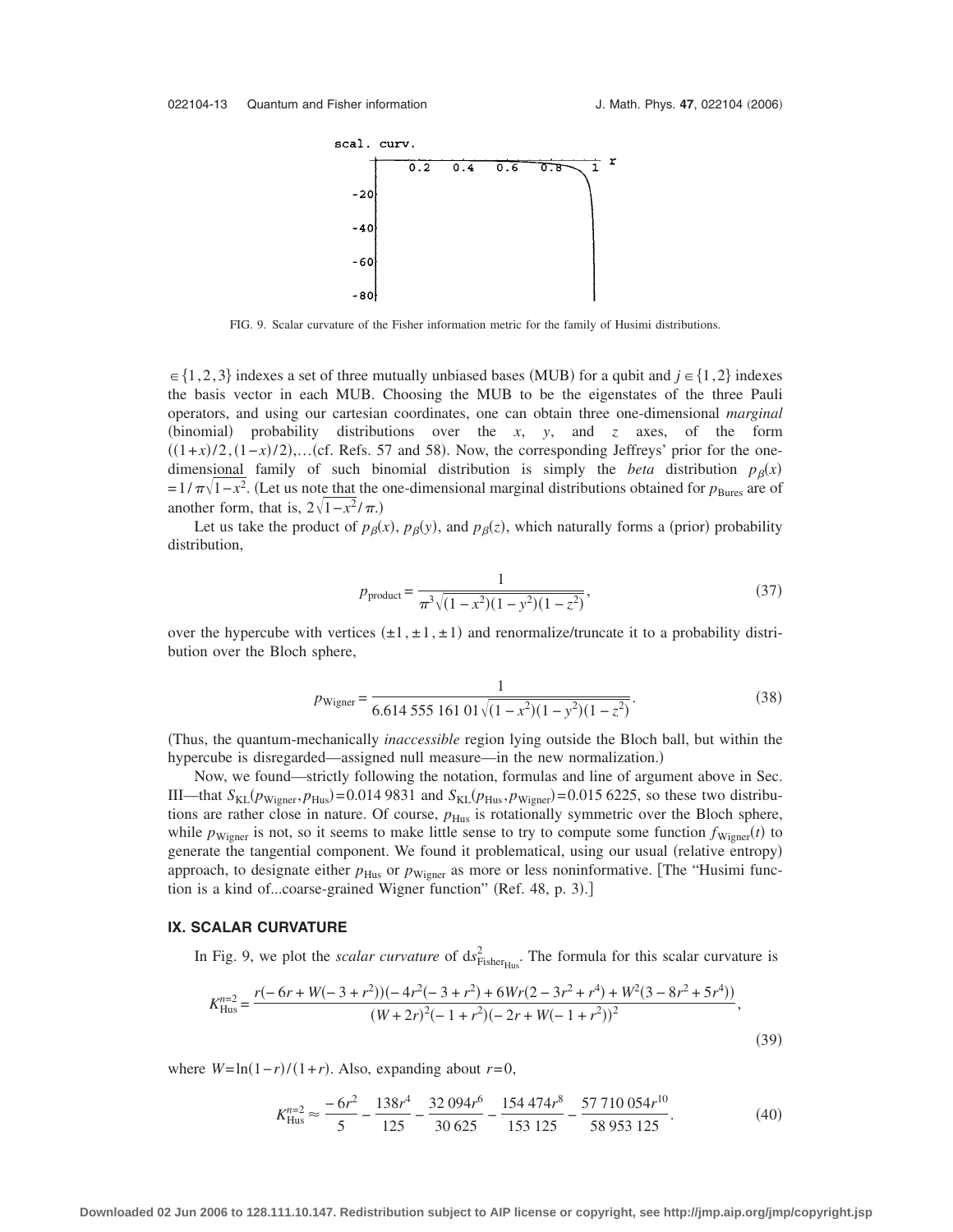The *nonpositive* monotonically *decreasing* scalar curvature (Fig. 9) has its *maximum* at  $r=0$ , corresponding to the fully mixed state, indicative of a *flat* metric there [cf. (7)] (and is –∞ at the pure states,  $r=1$ ). For the minimal monotone (Bures) metric, the *non-negative* scalar curvature is *constant*, that is  $K_{\min}^{n=2} = 6$ , over the Bloch ball, and for the  $(n^2-1)$ -dimensional convex set of *n*  $× n$  density matrices, *n* > 2, achieves its *minimum* of  $K_{\min}^n = (5n^2-4)(n^2-1)/8$  at the fully mixed state  $[\rho=(1/n)I]$ <sup>59</sup> [In Ref. 59, the metric used is one-quarter of that corresponding to (1), used here, so the results we compute here differ from those there by such a factor. For the *maximal* monotone metric,  $K_{\text{max}}^{n=2} = 8(r^2-6)/(1-r^2)$ , which is monotonically *decreasing* as *r* increases, as is  $K^{n=2}_{\text{Hus}}$ .

For the two-level quantum systems, Andai $^{60}$  has constructed a family of monotone metrics with *non*monotone scalar curvature, and given a condition for a monotone metric to have a local minimum at the maximally mixed state.

*Metrics of constant scalar curvature:* The metric  $ds_{Fisher_{q=2}}^2$  has *constant* scalar curvature,  $K_{\text{q-2}}^{n=2} = \frac{3}{2}$  while, as previously noted,  $K_{\text{min}}^{n=2} = 6$ . Let us note that  $K_{\text{WY}}^{n^2} = \frac{1}{4}(n^2-1)(n^2-2)$ , which is also  $\frac{3}{2}$  for  $n=2$ . Here, WY denotes the Wigner-Yangse metric—the only pull-back quantum monotone metrics—and  $f_{\text{WY}}(t) = \frac{1}{4}(\sqrt{t+1})^2$ , which is the only *self-dual* operator monotone function.<sup>61</sup> "It is not known at the moment if there are other monotone metrics of constant sectional and scalar curvature" (Ref. 61, p. 3760). It is a theorem that the "set of two-dimensional normalized density matrices equipped with the Bures metric is isometric to one closed-half of the three-sphere with radius  $\frac{1}{2}$ ."<sup>62</sup> The WY-metric "looks locally like a sphere of radius 2 of dimension  $(n^2-1)$ " (Ref. 61, p. 3759). If we transform to spherical coordinates on the 3-sphere, then, the metric tensor for  $ds_{\text{min}}^2$  is diagonal in character, while the two other (constant scalar curvature) metrics are not (cf. Ref. 63).

The three metrics  $ds_{\text{min}}^2$ ,  $ds_{\text{WY}}^2$ , and  $ds_{\text{Fisher}}^2$  are *Einstein*. If we *scale* these metrics so that they are all of *unit* volume, <sup>64</sup> then  $K_{\text{min/scaled}}^{n=2} = 6\pi \approx 59.2176$ ,  $K_{\text{WY/scaled}}^{n=2} = 6\pi (\pi - 2) \approx 21.5185$  and  $K_{q=2/\text{scaled}}^{n=2} = 4\pi^2 - 6\sqrt{3}\pi \approx 6.830\,03$ . The constant scalar curvatures of (unit-volume) *Yamabe* metrics are bounded above, and their least upper bound is a real number equal to  $n(n-1)V_n^{2/n}$ , where  $V_n$  is the volume of the standard metric on  $S^n$ , and in our (Bloch sphere) case,  $n=3$ , so the bound is  $242^{1/3}\pi^{4/3} \approx 139.13^{64}$ 

# **X. DISCUSSION**

Luo<sup>24</sup> (cf. Ref. 44, Sec. 2.4 and Refs. 19, 20, and 65) has calculated the Fisher information matrix of the Husimi distribution in the Fock-Bargmann representation of the quantum harmonic oscillator with one degree of freedom. He found that the Fisher information of the position and that of the momentum move in opposite directions, and that a weighted trace of the Fisher information matrix is a constant independent of the wave function, and thus has an upper bound. Luo did not consider the possibility of generating prior probability distributions by normalizing the volume element of the Fisher information metric.)

Gnutzmann and Życzkowski noted that one "is tempted to think of the Husimi function as a probability density on the phase space. However, the rules for calculating expectation values of some observable using the Husimi function are nonclassical" (Ref. 47, Sec. 2.1) (cf. Ref. 66, p. 548). Gardiner and Zoller remarked that the "main problem of the Q-function is that not all positive normalizable Q-functions correspond to positive normalizable density operators" Ref. 51, p. 109).

Further, the comparison of distances between Husimi distributions for arbitrary quantum states based on the Fisher information metric with those employing the Monge distance, $\delta$  might be investigated. For the TLQS studied here, the Monge distance is, in fact, "consistent with the geometry of the Bloch ball induced by the Hilbert-Schmidt or the trace distance" (Ref. 3, p. 6716). The trace distance is monotone, but *not* Riemannian, while the Hilbert-Schmidt distance, contrastingly, is Riemannian, but *not* monotone (Ref. 67, p. 10083).<sup>37</sup>] For *n*-dimensional quantum systems  $(n>2)$ , unlike the trace, Hilbert-Schmidt or Bures distance, the Monge distance of  $\rho$  to the fully mixed state—which provides information concerning the *localization* of  $\rho$  in the classical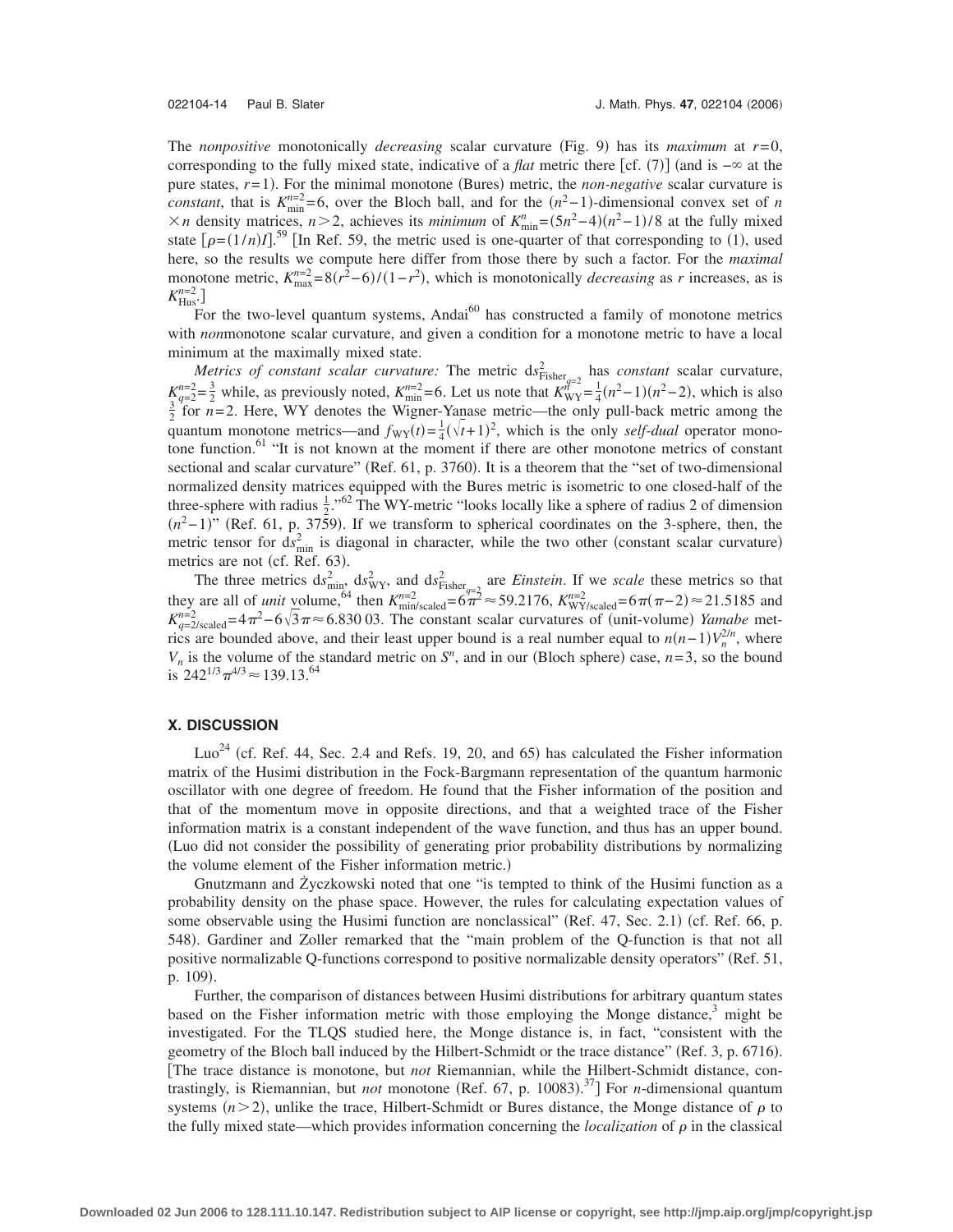

FIG. 10. Statistical distance as a function of distance from the origin of the Bloch ball—corresponding to the fully mixed state—for any monotone metric, for  $ds_{Fisher_{Hus}}^2$  and for the Monge (or equivalently, for  $n=2$ , Hilbert-Schmidt) metric. The monotone-metric curve dominates that for  $\frac{dS_{\text{Fisher}}}{dS_{\text{Fisher}}}=$  which dominates the linear curve for the Monge metric.

phase space—is *not* the same for all pure states.3 The only monotone metrics for which explicit distance formulas are so-far available are the Bures (minimal monotone) and Wigner-Yanase ones. 61

In Fig. 10 we show how the distance from the fully mixed state  $(r=0)$  increases as *r* increases, for any monotone metric and for  $ds_{Fisher_{Hus}}^2$ , and (linearly) for the Monge (or Hilbert-Schmidt) metric. The first-mentioned distance—taking the functional form arcsin  $r$  (equalling  $\pi/2$  for  $r$  $= 1$ )—dominates the second-mentioned distance (equalling  $\pi/4.555$  153 216 7057 for  $r = 1$ ), which in turns dominates the third [Ref. 3, Eq.  $(4.10)$ ], which takes the value  $\pi/8$  for  $r=1$ .

Let us bring to the attention of the reader, a recent preprint, which introduces a concept of escort *density operators* and a related one of *generalized* Fisher information<sup>68</sup> (cf. Refs. 46 and 69).

We have been consistently able above to find (apparently operator) monotone functions to generate the tangential components of (classical) Fisher information metrics for (rotationally symmetric) probability distributions over the TLQS. We suspect the existence of some (yet not formally demonstrated) theorem to this effect. Also, it would be of interest to formally test the various monotone functions presented above for the property (requisite for a *quantum* monotone metric<sup>15,21</sup> of *operator* monotonicity.

We have "hybridized"  $ds_{Fisher_{Hus}}^2$  above to a (quantum) monotone metric  $ds_{HYB_{Hus}}^2$  by replacing its radial component by that required  $[1/(1-r^2)]$  while retaining its tangential component [formed] from  $f_{Hus}(t)$ ]. But it appears that we could also convert it by appropriately scaling (a *conformal* transformation) the entire metric (tangential *and* radial components) by some suitable function. If we do so, we find that—by explicit construction—the new metric  $(ds_{\text{conformal}_{\text{Hus}}^2})$  has the required radial component, while the tangential component is generated by a function

$$
f_{\text{conformal}_{\text{Hus}}}(t) = f_{\text{Hus}}(t) - t - 1,\tag{41}
$$

which also appears to be operator monotone. [We note that  $f_{\text{conformal}_{Hus}}(1)=1$  and  $\lim_{t\to 0} f_{\text{conformal}_{Hus}}(t) = 0.$  But now, we have the large relative entropies  $S_{KL}(p_{GKS}, p_{\text{conformal}_{Hus}})$ <br>= 50.4636 and  $S_{KL}(p_{\text{conformal}_{Hus}}, p_{GKS}) = 54.2601$ . At  $r = 0$ ,  $ds_{\text{conformal}_{Hus}}^2$  is not flat, as is  $ds_{Fisher_{Hus}}^2$ , but has a (limiting) scalar curvature of  $-\frac{24}{5}$ .

*Further questions:* Motivated by the analyses above, we would like to pose the question of whether there exists a family of trivariate *probability* distributions parametrized by the points of the Bloch ball, for which the associated [classically *unique* (up to a constant multiple)] Fisher information metric *fully*—both in terms of tangential *and* radial components—has the requisite form (1) for a monotone metric. Also, the *volume elements* (and hence associated prior probabilities) of the monotone metrics are expressible as the *product* of Haar measure and measures over the eigenvalues.16 To what extent, if any, does this hold true for prior probabilities *not* arising from monotone metrics? Are there any nonmonotone metrics which give rise to prior probabilities *more* noninformative than (at the very least) the minimal monotone (Bures) one? What are suitable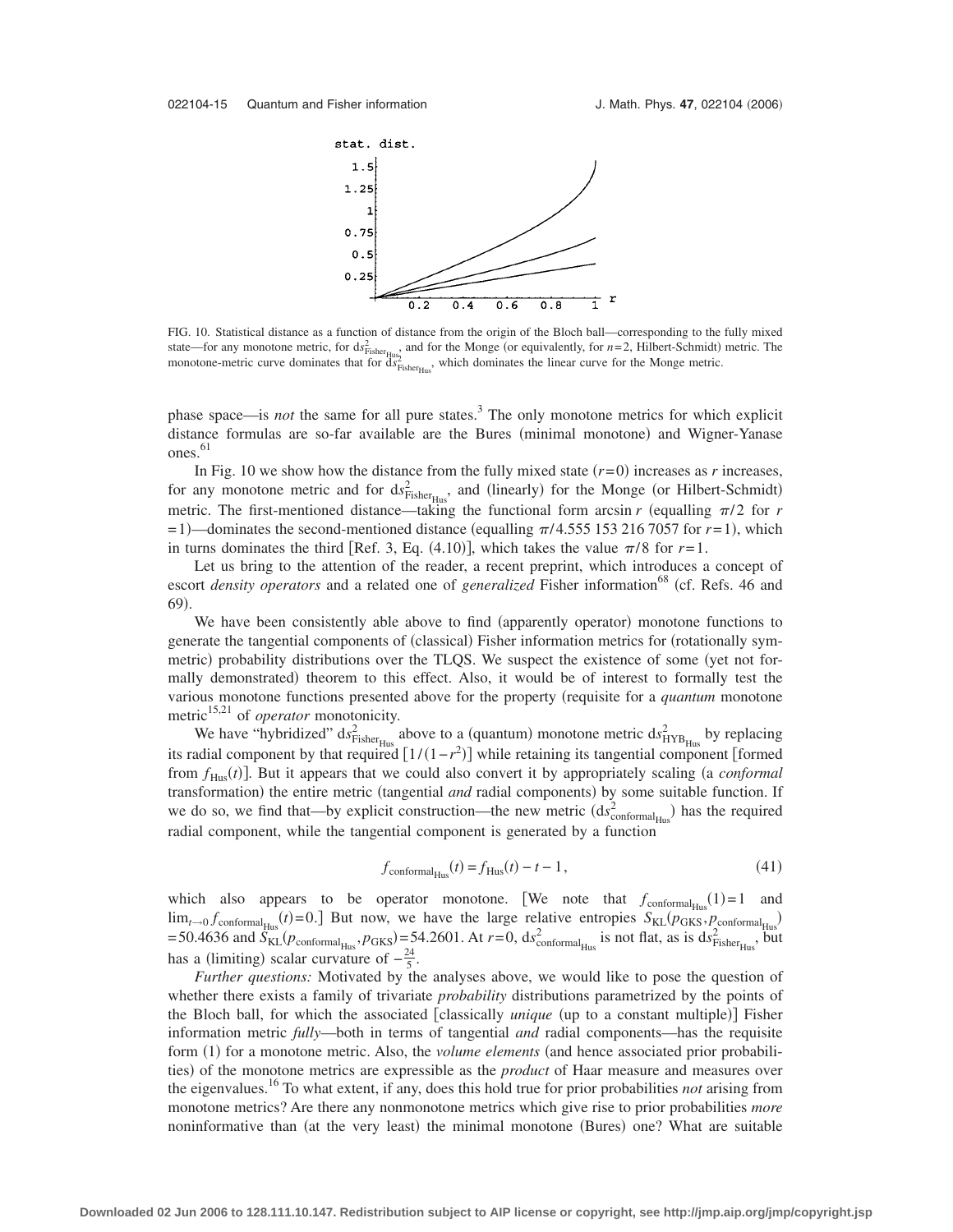counterparts to formula (1) for *n*-level quantum systems  $(n>2)$ ? Are there any monotone metrics which are flat at the fully mixed state, as is  $ds_{Fisher_{Hus}}^2$  (7)?

#### **XI. SUMMARY**

In a *classical* context, for the family of Husimi *probability* distributions over the threedimensional Bloch ball of two-level quantum systems (TLQS), we derived the (flat-at-the-fullymixed-state) Fisher information metric  $\left[ds_{Fisher_{Hus}}^2\right]$  given by (2). Its tangential—but *not* its radial  $(r)$ —component conformed to that of one of the (uncountably) *infinite* class of (quantum) monotone metrics. The *prior* probability distribution ( $p_{\text{Hus}}$ ) formed by normalizing the volume element of  $ds^2_{Fisher_{Hus}}$  was found (Sec. III) to be considerably *less* noninformative than the priors formed from *any* of the (quantum) monotone metrics, even that  $(p_{Bures})$  based on the (relatively informative) minimal monotone (Bures) metric. However, if we replaced the radial component of  $ds_{\text{Fisher}_{\text{Hus}}}^2$  by that required  $[1/(1-r^2)]$  of *all* (quantum) monotone metrics, the resultant "hybridized-Husimi" prior probability ( $p_{HYB_{Hus}}$ ) became very close (in the sense of relative entropy  $\approx 0.006$  "nats") to  $p_{\text{Bures}}$ , and thus comparably informative in nature, but even nearer (≈0.0004) to another quantum-monotone-metric-based ("Grosse-Krattenthaler-Slater" or "quasi-Bures") probability distribution ( $p_{GKS}$ ) that has been conjectured to yield the asymptotic minimax/ maximin redundancy for universal *quantum* coding. The analogous (Bayesian) role in universal (classical) coding—by a well-known result of Clarke and Barron<sup>17,18</sup>—is played by Jeffreys' prior (cf. Refs. 19 and 20). This takes the specific (original, nonhybridized) form  $p_{\text{Hus}}$  for the family (manifold) of trivariate Husimi qubit probability distributions under study. We also studied the Fisher information metric for the *escort*-Husimi (Sec. V), positive-P (Sec. VI) and certain Gaussian probability distributions (Sec. VII), as well as, in some sense, the discrete Wigner pseudoprobability (Sec. VIII). Additionally, we applied the Clarke comparative noninformativity test<sup>25,26</sup> to quantum priors (Sec. III). Evidence that this test is consistent with the recently stated criterion of "biasedness to pure states" of Srednicki $^{27}$  has been presented. $^{28}$ 

#### **ACKNOWLEDGMENTS**

The author expresses gratitude to the Kavli Institute for Theoretical Physics (KITP) for computational support in this research and to C. Krattenthaler for deriving the expressions (30) and (33) and to M. Trott for assistance with certain MATHEMATICA computations.

- <sup>3</sup>K. Życzkowski and W. Słomczyński, J. Phys. A **34**, 6689 (2001).
- <sup>4</sup> S. Guiasu, Phys. Rev. A **36**, 1971 (1987).
- <sup>5</sup> R. D. Levine, J. Stat. Phys. **52**, 1203 (1988).
- <sup>6</sup> A. Bach, Phys. Lett. **73A**, 287 (1979).
- <sup>'</sup> A. Bach, J. Math. Phys. **21**, 789 (1980).
- <sup>8</sup> A. Bach, J. Phys. A **14**, 125 (1981).
- <sup>9</sup>G. W. Gibbons, J. Geom. Phys. **8**, 147 (1992).
- <sup>10</sup> A. Sugita and H. Aiba, Phys. Rev. E **65**, 036205 (2002).
- <sup>11</sup>R. Penrose, *The Road to Reality* (A. A. Knopf, New York, 2005).
- <sup>12</sup>N. N. Chentsov, *Statistical Decision Rules and Optimal Inference* (American Mathematical Society, Providence, RI, 1982).
- <sup>13</sup>L. L. Campbell, Proc. Am. Math. Soc. **98**, 135 (1986).
- <sup>13</sup>L. L. Campbell, Proc. Am. Math. Soc. 98, 135 (1986).<br><sup>14</sup>B. R. Frieden, *Science from Fisher Information: A Unification* (Cambridge University Press, Cambridge, MA, 2004) <sup>14</sup> B. R. Frieden, *Science from Fisher Information: A Unification* (Cambridge University Press, Cambridge, MA, 2004).<br><sup>15</sup> D. Petz and C. Sudár, J. Math. Phys. **37**, 2662 (1996).
- <sup>15</sup> D. Petz and C. Sudár, J. Math. Phys. **37**, 2662 (1996). <sup>16</sup> M. J. W. Hall, Phys. Lett. A **242**, 123 (1998).
- 
- <sup>17</sup>B. S. Clarke and A. R. Barron, IEEE Trans. Inf. Theory **36**, 453 (1990).  $^{17}$ B. S. Clarke and A. R. Barron, IEEE Trans. Inf. Theory **36**, 453 (1990). <sup>18</sup>B. S. Clarke and A. R. Barron, J. Stat. Plan. Infer. **41**, 37 (1994).
- <sup>18</sup> B. S. Clarke and A. R. Barron, J. Stat. Plan. Infer. **41**, 37 (1994).<br><sup>19</sup> P. B. Slater, J. Phys. A **29**, L601 (1996).
- 
- <sup>19</sup> P. B. Slater, J. Phys. A **29**, L601 (1996).<br><sup>20</sup> L. C. Kwek, C. H. Oh, and X.-B. Wang, J. Phys. A **32**, 6613 (1999) <sup>20</sup> L. C. Kwek, C. H. Oh, and X.-B. Wang, J. Phys. A **32**, 6613 (1999). <sup>21</sup> D. Petz, Linear Algebr. Appl. **244**, 81 (1996).
- <sup>21</sup> D. Petz, Linear Algebr. Appl. **244**, 81 (1996).<br><sup>22</sup> P. B. Slater, Lett. Math. Phys. **52**, 343 (2000)
- <sup>22</sup> P. B. Slater, Lett. Math. Phys. **52**, 343 (2000).<br><sup>23</sup> D. Petz, J. Phys. A **35**, 929 (2002).
- 
- <sup>23</sup> D. Petz, J. Phys. A **35**, 929 (2002).<br><sup>24</sup> S. Luo, J. Stat. Phys. **102**, 1417 (2001).

<sup>&</sup>lt;sup>1</sup> R. Mosseri and R. Dandoloff, J. Phys. A **34**, 10243 (2001).

<sup>&</sup>lt;sup>2</sup>K. Husimi, Proc. Phys. Math. Soc. Jpn. **22**, 264 (1940).